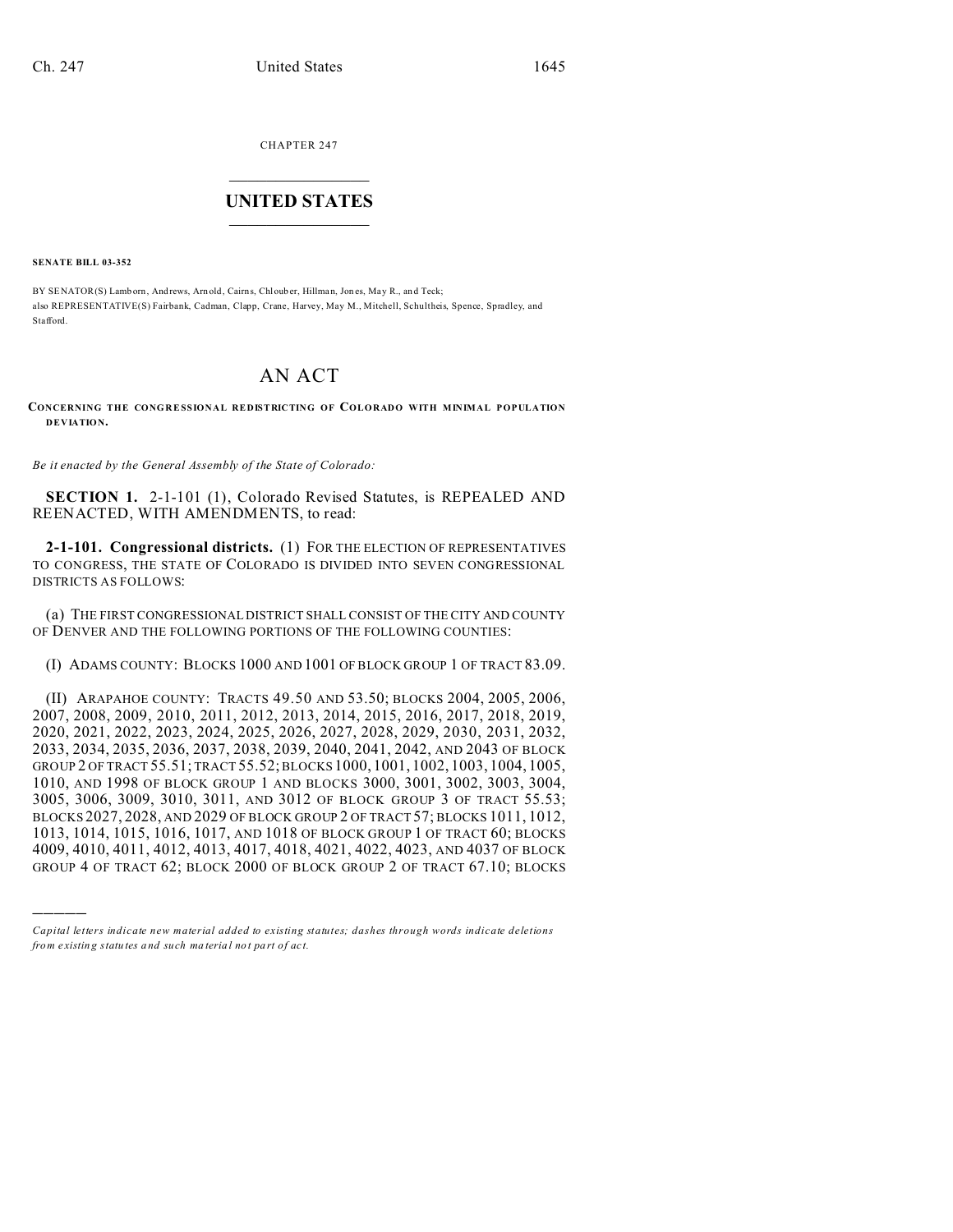1646 United States Ch. 247

3024, 3025, AND 3026 OF BLOCK GROUP 3 OF TRACT 68.07; TRACTS 69.51, 69.52, 70.15, AND 70.16; BLOCK GROUP 1, BLOCKS 2002, 2003, 2004, 2005, 2006, 2007, 2008, 2009, 2010, 2011, 2012, 2013, 2014, 2015, 2016, 2017, 2018, AND 2019 OF BLOCK GROUP 2, AND BLOCK GROUPS 3, 4, AND 5 OF TRACT 70.54; BLOCKS 1001, 1002, 1003, 1006, 1007, 1008, 1011, AND 1012 OF BLOCK GROUP 1, BLOCKS 2005, 2006, 2007, 2008, 2009, 2010, 2011, 2012, 2013, 2014, 2015, 2016, 2017, AND 2018 OF BLOCK GROUP 2, AND BLOCK GROUP 3 OF TRACT 70.60; TRACTS 72.01 AND 72.02; BLOCK GROUPS 3, 4, 5, AND 6 OF TRACT 73; BLOCK GROUP 1, BLOCKS 2000, 2001, 2002, 2003, 2004, 2005, 2007, 2008, AND 2009 OF BLOCK GROUP 2, AND BLOCK GROUPS 3 AND 4 OF TRACT 74; BLOCKS 1014 AND 1016 OF BLOCK GROUP 1 AND BLOCK GROUPS 2 AND 3 OF TRACT 77.03; AND TRACT 77.04.

(III) JEFFERSON COUNTY: BLOCKS 2002, 2003, 2004, 2005, AND 2024 OF BLOCK GROUP 2 OF TRACT 119.04.

(b) THE SECOND CONGRESSIONAL DISTRICT SHALL CONSIST OF THE COUNTIES OF CLEAR CREEK, EAGLE, GILPIN, PARK, PITKIN, AND SUMMIT AND THE FOLLOWING PORTIONS OF THE FOLLOWING COUNTIES:

(I) ADAMS COUNTY: TRACTS 85.05,85.06,85.07, AND 85.08; BLOCKS 1005, 1006, 1007, 1009, 1010, 1011, 1012, 1013, 1014, 1015, 1016, 1017, 1018, 1019, 1020, 1021, 1022, 1024, 1025, 1026, 1027, 1033, 1034, 1035, 1036, 1037, 1038, 1041, 1046, 1047, 1049, 1061, 1062, 1063, 1064, 1065, 1066, 1067, 1068, 1069, AND 1122 OF BLOCK GROUP 1 OF TRACT 85.12; TRACTS 85.15, 85.16, 85.20, 85.21, AND 85.22; BLOCKS 1015, 1016, 1024, 1025, 1026, 1027, 1028, 1029, 1030, 1031, 1032, 1033, 1034, 1035, 1040, 1041, 1042, 1043, 1045, 1046, 1061, 1062, 1063, 1092, 1094, 1095, 1096, 1100, 1101, 1104, 1105, 1106, 1107, 1108, 1114, 1115, 1116, 1117, 1118, 1119, 1120, AND 1997 OF BLOCK GROUP 1 AND BLOCK GROUPS 2 AND 3 OF TRACT 85.23; TRACTS 85.24, 85.25, 85.26, 85.27, 85.28, 85.29, AND 85.30; BLOCK GROUPS1, 2, 3, AND 4 AND BLOCKS 5000, 5001, 5002, 5003, 5004, 5005, 5006, 5007, 5008, 5009, 5010, 5011, 5012, 5013, 5014, 5015, 5016, 5017, 5018, 5019, 5020, 5021, 5022, 5023, 5024, 5025, 5026, 5027, 5029, 5030, 5031, 5032, 5033, 5034, 5035, 5036, 5037, 5038, 5039, 5040, 5041, 5042, 5043, 5044, 5045, 5046, 5047, 5048, 5049, 5050, 5051, 5052, 5053, 5054, 5055, 5056, 5057, 5058, 5059, 5060, 5061, 5062, 5063, 5064, 5065, 5066, 5067, AND 5068 OF BLOCK GROUP 5 OF TRACT 85.31; TRACTS 85.33, 85.34, 86.03, 86.04, 86.05, AND 86.06; BLOCKS 3027, 3028, 3030, 3050, 3051, 3057, 3081, 3089, 3090, 3091, AND 3092 OF BLOCK GROUP 3 OF TRACT 88.02; TRACTS 90.01, 90.02, 90.03, AND 91.01; BLOCK GROUP 1 AND BLOCKS 2000, 2001, 2002, 2003, 2004, 2005, 2007, 2008, 2009, 2010, 2011, 2012, 2013, 2014, 2015, 2016, 2017, 2018, 2019, 2020, 2021, AND 2022 OF BLOCK GROUP 2 OF TRACT 91.03; TRACTS 91.04, 92.02, 92.03, 92.04, 92.05, 93.04, 93.06, 93.07, 93.08, 93.09, 93.10, 93.16, 93.18, 93.19, 93.20, 93.21, 93.22, 93.23, 93.24, 93.25, 94.01, 94.06, 94.07, 94.08, 94.09, 94.10, 94.11, AND 95.01; BLOCK GROUPS 1 AND 2 AND BLOCKS 3000, 3001, 3002, 3003, 3004, 3005, 3006, 3007, 3008, 3009, 3010, 3014, 3015, 3016, 3017, 3018, 3019, 3020, 3021, 3022, 3023, 3024, AND 3999 OF BLOCK GROUP 3 OF TRACT 95.02; BLOCK GROUP 1 AND BLOCKS 2000, 2001, 2002, 2003, 2004, 2005, 2006, 2007, 2008, 2009, 2010, 2011, 2012, 2013, 2014, 2015, 2016, 2017, 2018, 2019, 2020, 2021, 2022, 2023, AND 2024 OF BLOCK GROUP 2 OF TRACT 95.53; TRACTS 96.03 AND 96.04; BLOCK GROUP 1 AND BLOCKS 2000, 2001, 2002, 2003, 2004, 2005, 2006, 2007, 2008, 2009, AND 2010 OF BLOCK GROUP 2 OF TRACT 96.06; TRACT 96.07; AND BLOCKS 1000, 1002, 1003, AND 1020 OF BLOCK GROUP 1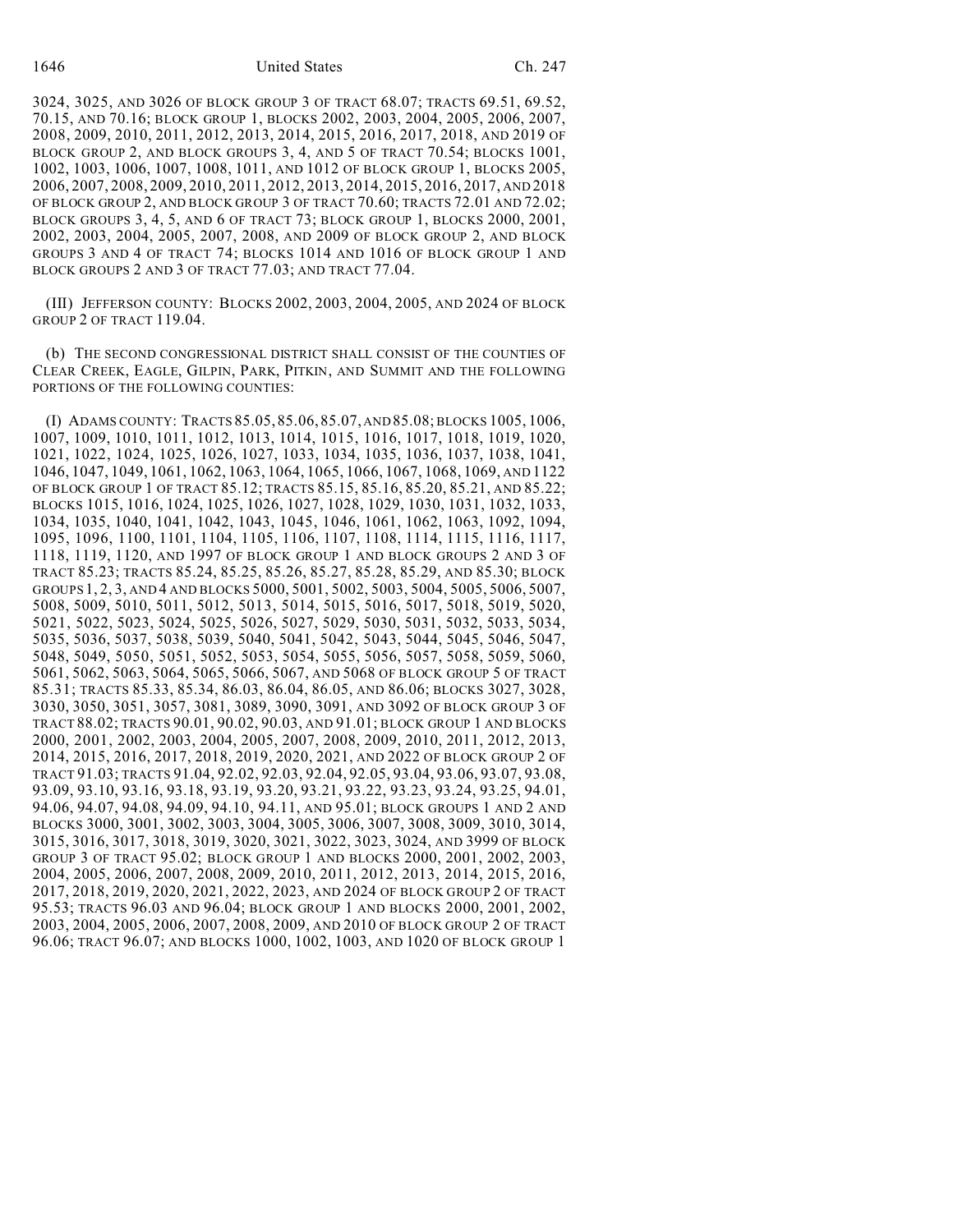#### OF TRACT 96.08.

(II) BOULDER COUNTY: TRACTS 121.01, 121.02, 121.04, 121.05, 121.06, 122.02, 122.03, 122.05, 122.06, 123, 124.01, 125.01, 125.05, 125.07, 125.08, 125.09, 125.10, 125.11, 126.03, 126.05, 126.06, 127.01, 127.05, 127.07, 127.08, 127.09, 127.10, 128, 129.03, 129.04, 129.05, 129.06, 129.07, 129.08, 130.03, 130.04, 130.05, 130.06, 130.07, 131.04, 131.06, 131.07, 131.08, 131.09, 131.10, AND 131.11; BLOCKS 1007, 1008, 1009, 1010, 1011, 1012, 1013, 1014, 1015, 1016, 1017, 1018, 1019, 1020, 1021, 1022, 1023, 1024, 1025, 1026, 1027, 1028, 1047, 1048, 1049, 1050, 1051, 1052, 1053, 1054, 1055, 1056, 1057, 1058, 1059, 1070, 1081, 1082, AND 1997 OF BLOCK GROUP 1 OF TRACT 132.01; TRACT 132.02; BLOCK GROUP 1, BLOCKS 2010, 2011, 2012, 2013, 2014, 2015, 2016, 2017, 2018, 2019, 2020, 2021, 2022, 2023, 2024, 2025, 2026, 2027, 2028, 2029, 2030, 2031, 2032, 2033, 2034, 2035, 2036, 2037, 2038, 2039, 2040, 2041, 2042, 2043, 2044, 2045, 2046, 2047, 2048, 2049, 2050, AND 2051 OF BLOCK GROUP 2, AND BLOCK GROUP 3 OF TRACT 132.05; BLOCKS 3077, 3078, 3081, 3082, 3083, 3084, 3085, AND 3086 OF BLOCK GROUP 3 OF TRACT 132.09; BLOCKS 2040, 2041, 2043, 2044, 2045, 2046, 2047, 2048, 2049, 2050, 2051, 2052, 2053, 2054, 2055, 2056, 2057, 2058, 2059, 2060, 2061, 2062, 2068, 2069, 2070, 2071, 2072, 2073, 2074, 2075, 2076, 2077, 2078, 2079, 2080, AND 2999 OF BLOCK GROUP 2 OF TRACT 132.11; AND TRACTS 136.01, 136.02, 137.01, AND 137.02.

(III) GRAND COUNTY: BLOCKS 1594, 1595, 1600, 1601, 1602, 1603, 1604, 1605, 1606, 1607, 1608, 1609, 1612, 1613, 1614, 1615, 1616, 1617, 1618, 1619, 1620, 1621, 1622, 1623, 1624, 1625, 1626, 1627, 1628, 1629, 1630, 1631, 1632, 1633, 1634, 1635, 1636, 1637, 1638, AND 1639 OF BLOCK GROUP 1 OF TRACT 1; AND BLOCKS 2413, 2415, 2416, 2417, 2429, 2430, 2433, 2434, 2435, 2436, 2437, 2438, 2439, 2440, 2441, 2442, 2443, 2444, 2445, 2446, 2447, 2448, 2449, 2450, 2451, 2452, 2453, 2472, 2473, 2474, 2475, 2476, 2477, 2478, AND 2495 OF BLOCK GROUP 2 AND BLOCK GROUP 4 OF TRACT 2.

(IV) JEFFERSON COUNTY: BLOCKS 2000, 2001, 2002, 2003, 2004, 2005, 2006, 2007, 2008, 2009, 2010, 2011, 2012, 2013, 2014, 2015, 2016, 2017, 2018, 2020, AND 2021 OF BLOCK GROUP 2 OF TRACT 120.30; BLOCKS 2005, 2006, 2007, 2008, 2009, 2010, 2011, 2012, 2013, 2014, 2015, 2016, 2017, 2018, 2019, 2020, 2021, 2022, 2023, 2024, 2025, 2026, 2027, 2028, 2029, 2030, 2036, 2037, 2092, 2093, 2094, 2095, 2096, 2097, 2101, 2104, 2105, 2110, 2111, 2112, 2113, 2114, 2996, AND 2997 OF BLOCK GROUP 2, BLOCK GROUP 3, AND BLOCKS 4000, 4001, 4002, 4003, 4004, 4005, 4006, 4007, 4008, 4009, 4010, 4011, 4012, 4013, AND 4014 OF BLOCK GROUP 4 OF TRACT 98.08; BLOCKS 1000, 1001, 1002, 1003, 1004, 1005, 1006, 1007, 1008, 1009, 1010, 1014, 1016, AND 1017 OF BLOCK GROUP 1, BLOCKS 2000, 2001, 2002, 2011, 2012, 2016, 2017, 2018, 2019, 2020, 2021, 2023, 2024, 2025, 2026, 2027, 2032, 2033, 2034, 2053, 2054, 2055, 2056, 2092, 2093, 2108, 2110, 2114, AND 2999 OF BLOCK GROUP 2 OF TRACT 98.22; AND BLOCK GROUP 1 OF TRACT 98.25; BLOCKS 1000, 1001, 1002, 1003, 1004, 1005, 1007, 1008, 1009, 1010, 1011, 1012, 1013, 1015, 1016, 1017, 1018, 1019, 1020, 1021, 1022, 1023, 1024, 1025, AND 1026 OF BLOCK GROUP 1 AND BLOCKS 2004, 2005, 2006, 2007, 2008, AND 2009 OF BLOCK GROUP 2 OF TRACT 98.26; BLOCKS 1000, 1001, 1002, 1003, 1004, 1005, 1006, 1007, 1008, 1009, 1010, 1011, 1012, 1013, 1014, 1015, 1016, 1017, 1018, 1019, 1020, 1021, 1022, 1023, 1024, 1025, 1026, 1027, 1028, 1029, 1030, 1031, 1032, 1033, 1034, 1035, 1036, 1037, 1038, 1039, 1040, 1041, 1042, 1043, 1044, 1045, 1048,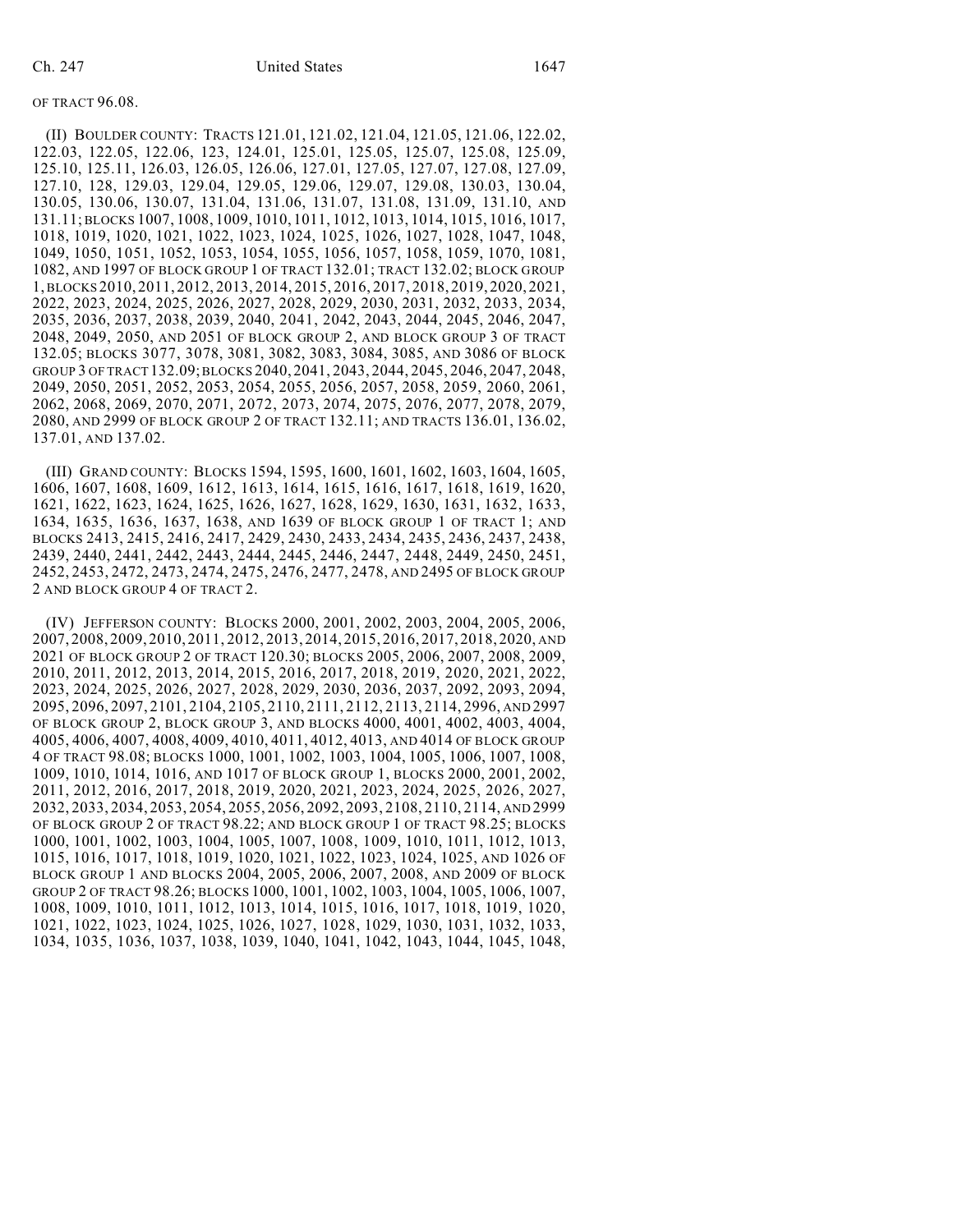1049, 1050, AND 1051 OF BLOCK GROUP 1 OF TRACT 98.44; BLOCK 1018 OF BLOCK GROUP 1 OF TRACT 98.46; AND BLOCK GROUPS 1 AND 2 OF TRACT 98.48.

(V) WELD COUNTY: BLOCKS 4072, 4073, 4077, 4078, 4079, 4080, 4081, 4107, 4108, 4109, 4111, 4112, 4113, 4114, 4117, 4118, 4119, 4122, 4123, 4124, AND 4126 OF BLOCK GROUP 4 OF TRACT 20.02; AND BLOCKS 1108, 1113, 1114, 1116, 1149, 1150, 1155, 1156, AND 1157 OF BLOCK GROUP 1 OF TRACT 20.03.

(c) THE THIRD CONGRESSIONAL DISTRICT SHALL CONSIST OF THE COUNTIES OF ALAMOSA, ARCHULETA,CHAFFEE,CONEJOS,COSTILLA,CUSTER, DELTA, DOLORES, GARFIELD, GUNNISON, HINSDALE, JACKSON, LA PLATA, LAKE, MESA, MINERAL, MOFFAT, MONTEZUMA, MONTROSE, OURAY, RIO BLANCO, RIO GRANDE, ROUTT, SAGUACHE, SAN JUAN, AND SAN MIGUEL AND THE FOLLOWING PORTIONS OF THE FOLLOWING COUNTIES:

(I) FREMONT COUNTY: BLOCKS 1009 AND 1010 OF BLOCK GROUP 1 OF TRACT 9781; BLOCKS 1003, 1004, 1005, 1006, 1007, 1008, 1009, 1010, 1011, 1012, 1013, 1014, 1015, 1016, 1017, 1018, 1019, 1020, 1021, 1022, 1023, 1024, 1025, 1026, 1027, 1028, 1029, 1030, 1031, 1032, 1033, 1034, 1035, 1036, 1037, 1038, 1039, 1040, 1041, 1042, 1043, 1044, 1045, 1046, 1047, 1048, 1049, 1050, 1051, 1052, 1053, 1054, 1055, 1056, 1057, 1058, AND 1997 OF BLOCK GROUP 1 AND BLOCK GROUPS 2 AND 3 OF TRACT 9782; TRACTS 9783, 9784, 9785, 9786, 9787, 9788, 9790, 9791, AND TRACT 9792; BLOCKS 1010 AND 1011 OF BLOCK GROUP 1 AND BLOCK GROUP 2 OF TRACT 9793; AND TRACT 9794.

(II) GRAND COUNTY: BLOCKS 1000, 1001, 1002, 1003, 1004, 1005, 1006, 1007, 1008, 1009, 1010, 1011, 1012, 1013, 1014, 1015, 1016, 1017, 1018, 1019, 1020, 1021, 1022, 1023, 1024, 1025, 1026, 1027, 1028, 1029, 1030, 1031, 1032, 1033, 1034, 1035, 1036, 1037, 1038, 1039, 1040, 1041, 1042, 1043, 1044, 1045, 1046, 1047, 1048, 1049, 1050, 1051, 1052, 1053, 1054, 1055, 1056, 1057, 1058, 1059, 1060, 1061, 1062, 1063, 1064, 1065, 1066, 1067, 1068, 1069, 1070, 1071, 1072, 1073, 1074, 1075, 1076, 1077, 1078, 1079, 1080, 1081, 1082, 1083, 1084, 1085, 1086, 1087, 1088, 1089, 1090, 1091, 1092, 1093, 1094, 1095, 1096, 1097, 1098, 1099, 1100, 1101, 1102, 1103, 1104, 1105, 1106, 1107, 1108, 1109, 1110, 1111, 1112, 1113, 1114, 1115, 1116, 1117, 1118, 1119, 1120, 1121, 1122, 1123, 1124, 1125, 1126, 1127, 1128, 1129, 1130, 1131, 1132, 1133, 1134, 1135, 1136, 1137, 1138, 1139, 1140, 1141, 1142, 1143, 1144, 1145, 1146, 1147, 1148, 1149, 1150, 1151, 1152, 1153, 1154, 1155, 1156, 1157, 1158, 1159, 1160, 1161, 1162, 1163, 1164, 1165, 1166, 1167, 1168, 1169, 1170, 1171, 1172, 1173, 1174, 1175, 1176, 1177, 1178, 1179, 1180, 1181, 1182, 1183, 1184, 1185, 1186, 1187, 1188, 1189, 1190, 1191, 1192, 1193, 1194, 1195, 1196, 1197, 1198, 1199, 1200, 1201, 1202, 1203, 1204, 1205, 1206, 1207, 1208, 1209, 1210, 1211, 1212, 1213, 1214, 1215, 1216, 1217, 1218, 1219, 1220, 1221, 1222, 1223, 1224, 1225, 1226, 1227, 1228, 1229, 1230, 1231, 1232, 1233, 1234, 1235, 1236, 1237, 1238, 1239, 1240, 1241, 1242, 1243, 1244, 1245, 1246, 1247, 1248, 1249, 1250, 1251, 1252, 1253, 1254, 1255, 1256, 1257, 1258, 1259, 1260, 1261, 1262, 1263, 1264, 1265, 1266, 1267, 1268, 1269, 1270, 1271, 1272, 1273, 1274, 1275, 1276, 1277, 1278, 1279, 1280, 1281, 1282, 1283, 1284, 1285, 1286, 1287, 1288, 1289, 1290, 1291, 1292, 1293, 1294, 1295, 1296, 1297, 1298, 1299, 1300, 1301, 1302, 1303, 1304, 1305, 1306, 1307, 1308, 1309, 1310, 1311, 1312, 1313, 1314, 1315, 1316, 1317, 1318, 1319, 1320, 1321, 1322, 1323, 1324, 1325, 1326, 1327, 1328, 1329, 1330, 1331, 1332,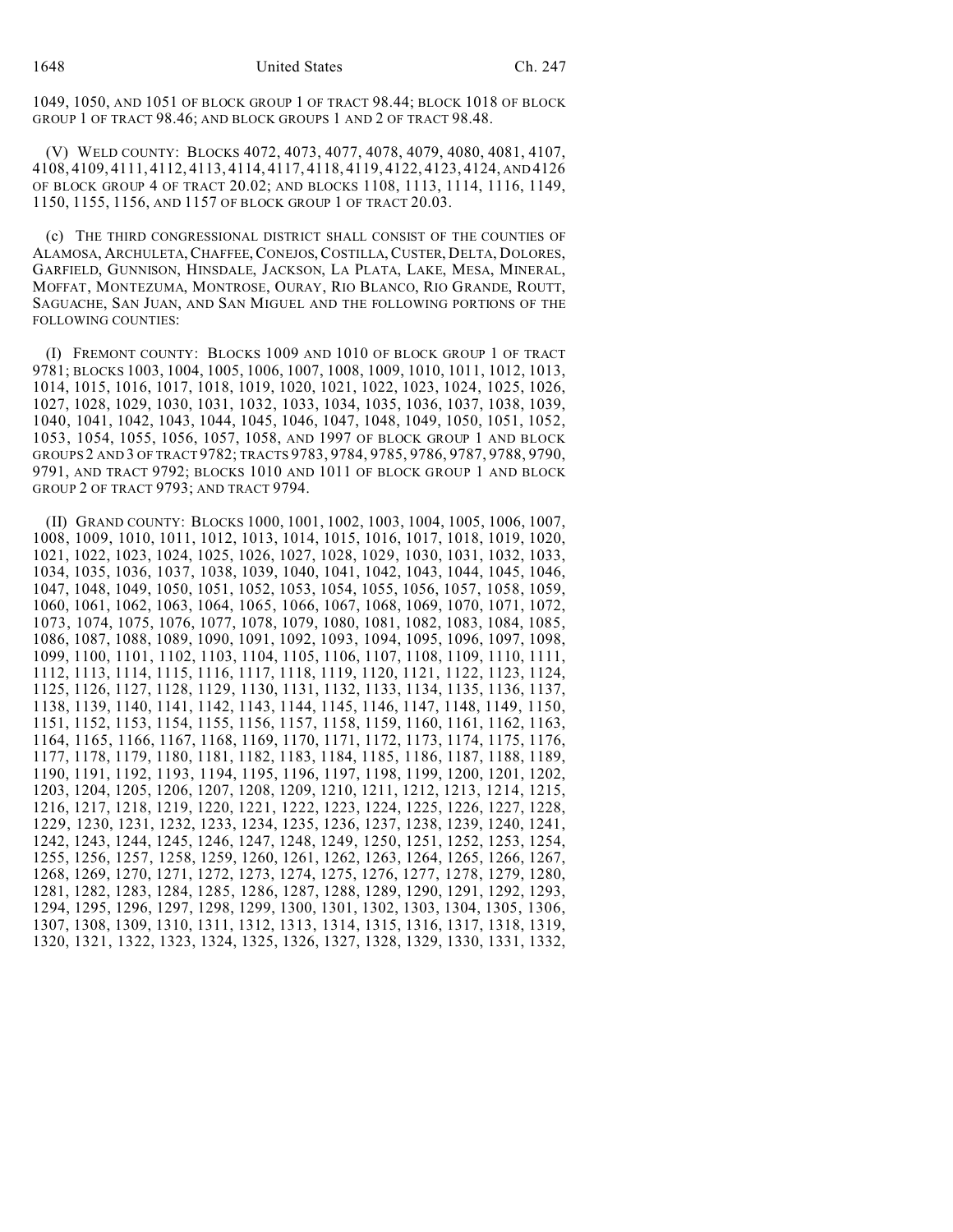1333, 1334, 1335, 1336, 1337, 1338, 1339, 1340, 1341, 1342, 1343, 1344, 1345, 1346, 1347, 1348, 1349, 1350, 1351, 1352, 1353, 1354, 1355, 1356, 1357, 1358, 1359, 1360, 1361, 1362, 1363, 1364, 1365, 1366, 1367, 1368, 1369, 1370, 1371, 1372, 1373, 1374, 1375, 1376, 1377, 1378, 1379, 1380, 1381, 1382, 1383, 1384, 1385, 1386, 1387, 1388, 1389, 1390, 1391, 1392, 1393, 1394, 1395, 1396, 1397, 1398, 1399, 1400, 1401, 1402, 1403, 1404, 1405, 1406, 1407, 1408, 1409, 1410, 1411, 1412, 1413, 1414, 1415, 1416, 1417, 1418, 1419, 1420, 1421, 1422, 1423, 1424, 1425, 1426, 1427, 1428, 1429, 1430, 1431, 1432, 1433, 1434, 1435, 1436, 1437, 1438, 1439, 1440, 1441, 1442, 1443, 1444, 1445, 1446, 1447, 1448, 1449, 1450, 1451, 1452, 1453, 1454, 1455, 1456, 1457, 1458, 1459, 1460, 1461, 1462, 1463, 1464, 1465, 1466, 1467, 1468, 1469, 1470, 1471, 1472, 1473, 1474, 1475, 1476, 1477, 1478, 1479, 1480, 1481, 1482, 1483, 1484, 1485, 1486, 1487, 1488, 1489, 1490, 1491, 1492, 1493, 1494, 1495, 1496, 1497, 1498, 1499, 1500, 1501, 1502, 1503, 1504, 1505, 1506, 1507, 1508, 1509, 1510, 1511, 1512, 1513, 1514, 1515, 1516, 1517, 1518, 1519, 1520, 1521, 1522, 1523, 1524, 1525, 1526, 1527, 1528, 1529, 1530, 1531, 1532, 1533, 1534, 1535, 1536, 1537, 1538, 1539, 1540, 1541, 1542, 1543, 1544, 1545, 1546, 1547, 1548, 1549, 1550, 1551, 1552, 1553, 1554, 1555, 1556, 1557, 1558, 1559, 1560, 1561, 1562, 1563, 1564, 1565, 1566, 1567, 1568, 1569, 1570, 1571, 1572, 1573, 1574, 1575, 1576, 1577, 1578, 1579, 1580, 1581, 1582, 1583, 1584, 1585, 1586, 1587, 1588, 1589, 1590, 1591, 1592, 1593, 1596, 1597, 1598, 1599, 1610, 1611, 1640, 1641, 1642, 1643, 1644, 1645, 1646, 1647, 1648, 1649, 1650, 1651, 1652, 1982, 1983, 1984, 1985, 1986, 1987, 1988, 1989, 1990, 1991, 1992, 1993, 1994, 1995, 1996, 1997, 1998, AND 1999 OF BLOCK GROUP 1 AND BLOCK GROUP 2 OF TRACT 1; AND BLOCK GROUP 1, BLOCKS 2000, 2001, 2002, 2003, 2004, 2005, 2006, 2007, 2008, 2009, 2010, 2011, 2012, 2013, 2014, 2015, 2016, 2017, 2018, 2019, 2020, 2021, 2022, 2023, 2024, 2025, 2026, 2027, 2028, 2029, 2030, 2031, 2032, 2033, 2034, 2035, 2036, 2037, 2038, 2039, 2040, 2041, 2042, 2043, 2044, 2045, 2046, 2047, 2048, 2049, 2050, 2051, 2052, 2053, 2054, 2055, 2056, 2057, 2058, 2059, 2060, 2061, 2062, 2063, 2064, 2065, 2066, 2067, 2068, 2069, 2070, 2071, 2072, 2073, 2074, 2075, 2076, 2077, 2078, 2079, 2080, 2081, 2082, 2083, 2084, 2085, 2086, 2087, 2088, 2089, 2090, 2091, 2092, 2093, 2094, 2095, 2096, 2097, 2098, 2099, 2100, 2101, 2102, 2103, 2104, 2105, 2106, 2107, 2108, 2109, 2110, 2111, 2112, 2113, 2114, 2115, 2116, 2117, 2118, 2119, 2120, 2121, 2122, 2123, 2124, 2125, 2126, 2127, 2128, 2129, 2130, 2131, 2132, 2133, 2134, 2135, 2136, 2137, 2138, 2139, 2140, 2141, 2142, 2143, 2144, 2145, 2146, 2147, 2148, 2149, 2150, 2151, 2152, 2153, 2154, 2155, 2156, 2157, 2158, 2159, 2160, 2161, 2162, 2163, 2164, 2165, 2166, 2167, 2168, 2169, 2170, 2171, 2172, 2173, 2174, 2175, 2176, 2177, 2178, 2179, 2180, 2181, 2182, 2183, 2184, 2185, 2186, 2187, 2188, 2189, 2190, 2191, 2192, 2193, 2194, 2195, 2196, 2197, 2198, 2199, 2200, 2201, 2202, 2203, 2204, 2205, 2206, 2207, 2208, 2209, 2210, 2211, 2212, 2213, 2214, 2215, 2216, 2217, 2218, 2219, 2220, 2221, 2222, 2223, 2224, 2225, 2226, 2227, 2228, 2229, 2230, 2231, 2232, 2233, 2234, 2235, 2236, 2237, 2238, 2239, 2240, 2241, 2242, 2243, 2244, 2245, 2246, 2247, 2248, 2249, 2250, 2251, 2252, 2253, 2254, 2255, 2256, 2257, 2258, 2259, 2260, 2261, 2262, 2263, 2264, 2265, 2266, 2267, 2268, 2269, 2270, 2271, 2272, 2273, 2274, 2275, 2276, 2277, 2278, 2279, 2280, 2281, 2282, 2283, 2284, 2285, 2286, 2287, 2288, 2289, 2290, 2291, 2292, 2293, 2294, 2295, 2296, 2297, 2298, 2299, 2300, 2301, 2302, 2303, 2304, 2305, 2306, 2307, 2308, 2309, 2310, 2311, 2312, 2313, 2314, 2315, 2316, 2317, 2318, 2319, 2320, 2321, 2322, 2323, 2324, 2325, 2326, 2327, 2328, 2329, 2330, 2331, 2332, 2333, 2334, 2335, 2336, 2337, 2338, 2339, 2340, 2341, 2342, 2343, 2344, 2345, 2346, 2347, 2348, 2349, 2350,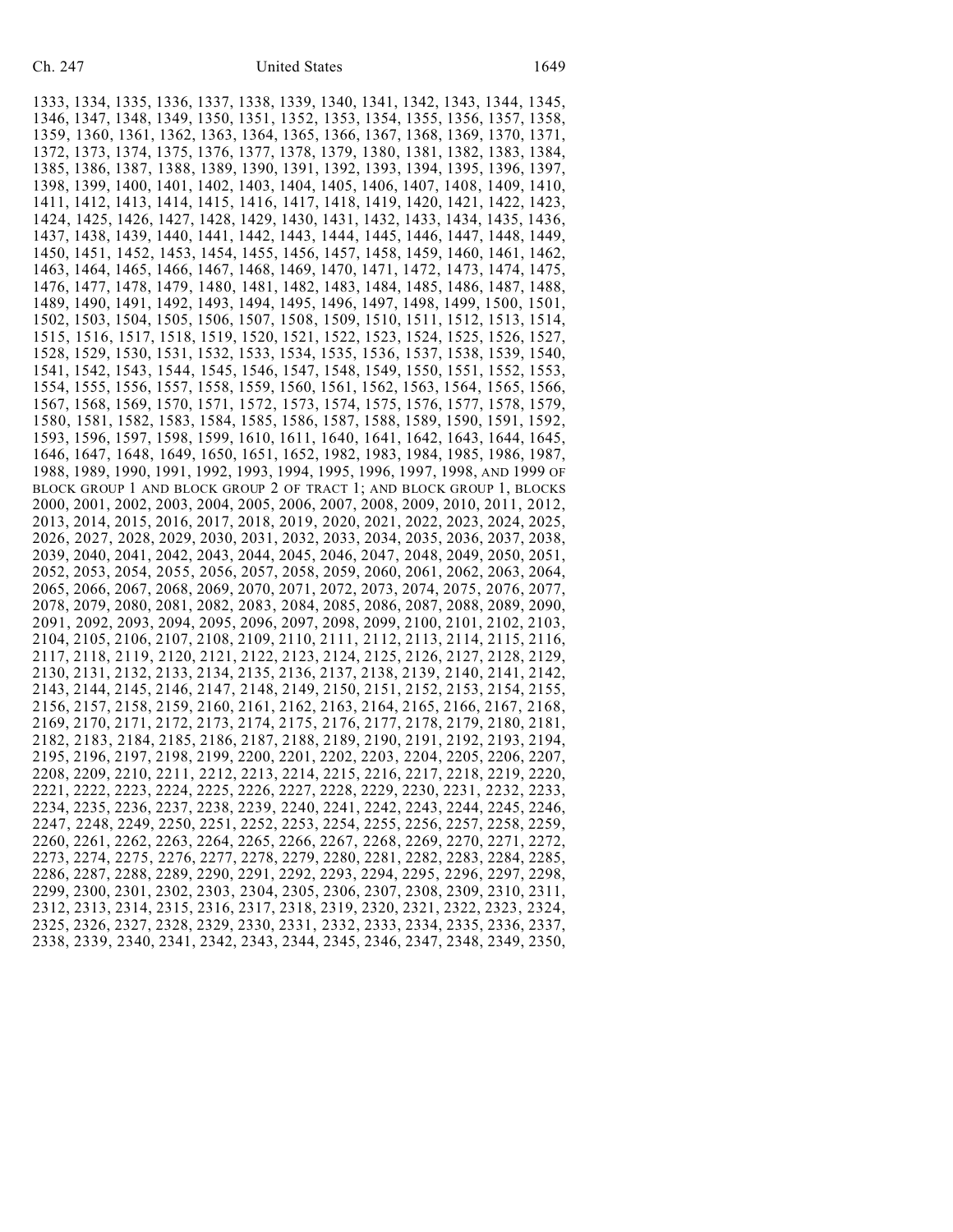2351, 2352, 2353, 2354, 2355, 2356, 2357, 2358, 2359, 2360, 2361, 2362, 2363, 2364, 2365, 2366, 2367, 2368, 2369, 2370, 2371, 2372, 2373, 2374, 2375, 2376, 2377, 2378, 2379, 2380, 2381, 2382, 2383, 2384, 2385, 2386, 2387, 2388, 2389, 2390, 2391, 2392, 2393, 2394, 2395, 2396, 2397, 2398, 2399, 2400, 2401, 2402, 2403, 2404, 2405, 2406, 2407, 2408, 2409, 2410, 2411, 2412, 2414, 2418, 2419, 2420, 2421, 2422, 2423, 2424, 2425, 2426, 2427, 2428, 2431, 2432, 2454, 2455, 2456, 2457, 2458, 2459, 2460, 2461, 2462, 2463, 2464, 2465, 2466, 2467, 2468, 2469, 2470, 2471, 2479, 2480, 2481, 2482, 2483, 2484, 2485, 2486, 2487, 2488, 2489, 2490, 2491, 2492, 2493, 2494, 2496, 2497, 2498, 2499, 2500, 2501, 2502, 2503, 2504, 2505, 2990, 2991, 2992, 2993, 2994, 2995, 2996, 2997, 2998, AND 2999 OF BLOCK GROUP 2, AND BLOCK GROUP 3 OF TRACT 2.

(III) PUEBLO COUNTY: TRACTS 1, 10, 11, 12, 13, 14, 15, 16, 17, 18, 19, 2, 20, 21, 22, 23, 24, 25, 26, 27, 28.01, 28.02, 28.04, 28.06, 28.07, 28.08, AND 29.01; BLOCK GROUP 1 AND BLOCKS 2009, 2010, 2011, 2012, 2015, 2016, 2017, 2018, 2019, 2020, 2021, 2022, 2023, 2024, 2025, 2026, 2027, 2028, 2029, 2030, 2031, 2032, 2033, 2034, 2035, 2036, 2037, 2038, 2039, 2040, 2041, 2042, 2043, 2044, 2045, 2046, AND 2047 OF BLOCK GROUP 2 OF TRACT 29.03; BLOCKS 1001, 1002, 1003, 1004, 1007, 1008, 1009, 1010, 1011, 1012, 1013, 1014, 1015, 1016, 1017, 1018, 1019, 1020, 1021, 1022, 1023, 1024, 1025, 1026, 1027, 1028, 1029, 1030, 1031, 1032, 1033, 1034, 1035, 1036, 1037, 1038, 1039, 1040, 1041, 1042, 1043, 1044, 1045, 1046, 1047, 1048, 1049, 1050, 1051, 1052, 1053, 1054, 1055, 1056, 1057, 1058, 1059, 1060, 1061, 1062, 1063, 1064, 1065, 1066, 1067, 1068, AND 1069 OF BLOCK GROUP 1, BLOCKS 2011, 2012, 2013, 2014, 2021, AND 2023 OF BLOCK GROUP 2, BLOCKS 3000, 3001, 3002, 3017, 3018, 3019, 3020, 3021, 3022, 3023, 3024, 3025, 3026, 3027, 3028, 3029, 3030, 3031, 3032, 3033, 3034, 3035, 3036, 3037, 3038, 3039, 3040, 3041, 3042, 3043, 3044, 3045, 3046, 3047, AND 3048 OF BLOCK GROUP 3, BLOCK GROUP 4, AND BLOCKS 5038, 5039, 5040, 5041, 5042, 5043, 5044, 5045, 5046, 5047, 5048, 5049, 5056, 5057, 5058, 5059, 5060, 5061, 5062, 5063, 5064, 5065, 5066, 5067, 5068, 5069, 5070, 5071, 5072, 5073, 5074, 5075, 5076, 5077, 5078, 5079, 5080, 5081, 5082, 5083, 5084, 5085, 5086, 5087, 5088, 5089, 5090, 5091, 5092, AND 5093 OF BLOCK GROUP 5 OF TRACT 29.05; TRACTS 29.06, 29.07, 29.08, 29.09, AND 3; BLOCKS 1000, 1004, 1005, 1006, 1007, 1008, 1009, 1010, 1011, 1012, 1024, 1025, 1026, 1027, 1028, 1029, 1030, 1031, 1032, 1033, 1034, 1035, AND 1036 OF BLOCK GROUP 1 AND BLOCKS 2021, 2022, 2023, 2024, 2025, 2026, 2027, AND 2028 OF BLOCK GROUP 2 OF TRACT 30.01; BLOCKS 1004, 1005, 1006, 1007, 1014, 1015, 1016, 1017, 1018, 1019, 1020, 1021, 1022, 1023, 1024, 1025, 1026, 1027, 1028, 1029, 1030, 1031, 1032, 1033, 1034, 1035, 1036, 1037, 1038, 1039, 1040, 1041, 1042, 1043, 1044, 1045, 1046, 1047, 1048, 1049, 1050, 1051, 1052, 1053, 1054, 1055, 1056, 1057, 1058, 1059, 1060, 1061, 1062, 1063, 1064, 1065, 1066, 1067, 1068, 1069, 1070, 1071, 1072, 1073, 1074, 1075, 1076, 1077, 1078, 1079, 1080, 1081, 1082, 1083, 1084, 1085, 1086, 1087, 1088, 1089, 1090, 1091, 1092, 1093, 1094, 1095, 1096, 1097, 1098, 1099, 1100, 1101, 1102, 1103, 1104, 1105, 1106, 1107, 1108, 1109, 1110, 1111, 1112, 1113, 1114, 1115, 1116, 1117, 1118, 1119, 1120, 1121, 1122, 1123, 1124, 1126, AND 1127 OF BLOCK GROUP 1 OF TRACT30.03; TRACT 30.04; BLOCKS 1006, 1016, 1017, 1018, 1019, 1020, 1025, 1026, AND 1027 OF BLOCK GROUP 1 AND BLOCKS 2016, 2019, 2020, 2021, 2022, AND 2023 OF BLOCK GROUP 2 OF TRACT 31.03; BLOCK 2233 OF BLOCK GROUP 2 OF TRACT 32; AND TRACTS 4, 5, 6, 7, 8, 9.02, 9.03, 9.04, AND 9.05.

(d) THE FOURTH CONGRESSIONAL DISTRICT SHALL CONSIST OF THE COUNTIES OF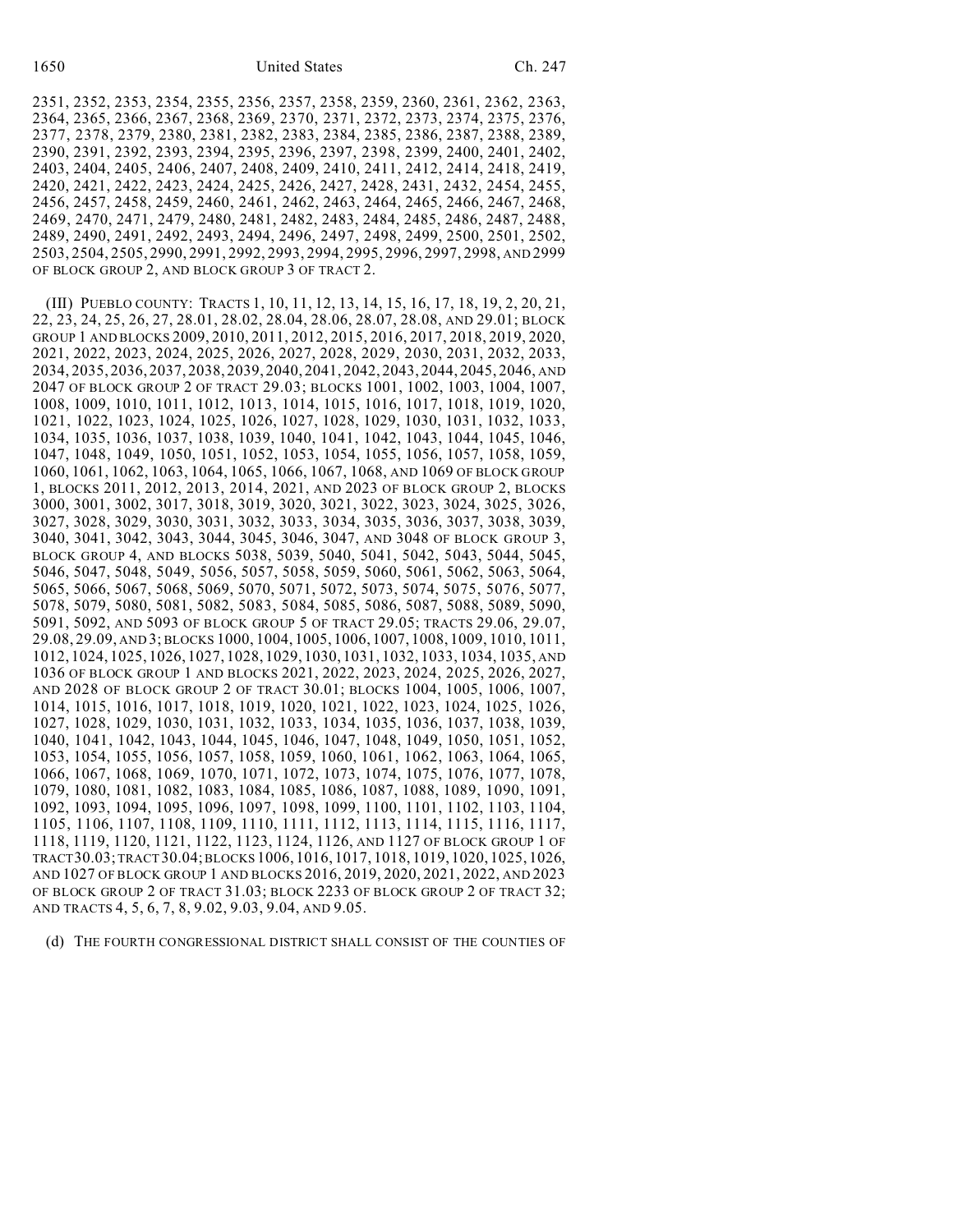BENT, CHEYENNE, KIOWA, KIT CARSON, LARIMER, LINCOLN, LOGAN, MORGAN, PHILLIPS, PROWERS, SEDGWICK, WASHINGTON, AND YUMA AND THE FOLLOWING PORTIONS OF THE FOLLOWING COUNTIES:

(I) BOULDER COUNTY: BLOCKS 1000, 1001, 1002, 1003, 1004, 1005, 1006, 1029, 1030, 1031, 1032, 1033, 1034, 1035, 1036, 1037, 1038, 1039, 1040, 1041, 1042, 1043, 1044, 1045, 1046, 1060, 1061, 1062, 1063, 1064, 1065, 1066, 1067, 1068, 1069, 1071, 1072, 1073, 1074, 1075, 1076, 1077, 1078, 1079, 1080, 1998, AND 1999 OF BLOCK GROUP 1 OF TRACT 132.01; BLOCKS 2000, 2001, 2002, 2003, 2004, 2005, 2006, 2007, 2008, AND 2009 OF BLOCK GROUP 2 OF TRACT 132.05; TRACTS 132.07 AND 132.08; BLOCK GROUPS 1 AND 2 AND BLOCKS 3000, 3001, 3002, 3003, 3004, 3005, 3006, 3007, 3008, 3009, 3010, 3011, 3012, 3013, 3014, 3015, 3016, 3017, 3018, 3019, 3020, 3021, 3022, 3023, 3024, 3025, 3026, 3027, 3028, 3029, 3030, 3031, 3032, 3033, 3034, 3035, 3036, 3037, 3038, 3039, 3040, 3041, 3042, 3043, 3044, 3045, 3046, 3047, 3048, 3049, 3050, 3051, 3052, 3053, 3054, 3055, 3056, 3057, 3058, 3059, 3060, 3061, 3062, 3063, 3064, 3065, 3066, 3067, 3068, 3069, 3070, 3071, 3072, 3073, 3074, 3075, 3076, 3079, 3080, 3087, 3088, 3089, 3090, 3091, 3092, 3093, 3094, AND 3095 OF BLOCK GROUP 3 OF TRACT 132.09; TRACT 132.10; BLOCK GROUP 1, BLOCKS 2000, 2001, 2002, 2003, 2004, 2005, 2006, 2007, 2008, 2009, 2010, 2011, 2012, 2013, 2014, 2015, 2016, 2017, 2018, 2019, 2020, 2021, 2022, 2023, 2024, 2025, 2026, 2027, 2028, 2029, 2030, 2031, 2032, 2033, 2034, 2035, 2036, 2037, 2038, 2039, 2042, 2063, 2064, 2065, 2066, AND 2067 OF BLOCK GROUP 2, AND BLOCK GROUP 3 OF TRACT 132.11; AND TRACTS133.02,133.05, 133.06, 133.07, 133.08, 134.01, 134.02, 135.01, 135.03, AND 135.04.

(II) WELD COUNTY: TRACTS 1, 10.01, 10.02, 11, 12.01, 12.02, 13, 14.01, 14.02, 14.03, 14.04, 15, 16, 17, 18, 19.02, 19.03, 19.04, 2, AND 20.01; BLOCK GROUPS 1, 2, AND 3 AND BLOCKS 4000, 4001, 4002, 4003, 4004, 4005, 4006, 4007, 4008, 4009, 4010, 4011, 4012, 4013, 4014, 4015, 4016, 4017, 4018, 4019, 4020, 4021, 4022, 4023, 4024, 4025, 4026, 4027, 4028, 4029, 4030, 4031, 4032, 4033, 4034, 4035, 4036, 4037, 4038, 4039, 4040, 4041, 4042, 4043, 4044, 4045, 4046, 4047, 4048, 4049, 4050, 4051, 4052, 4053, 4054, 4055, 4056, 4057, 4058, 4059, 4060, 4061, 4062, 4063, 4064, 4065, 4066, 4067, 4068, 4069, 4070, 4071, 4074, 4075, 4076, 4082, 4083, 4084, 4085, 4086, 4087, 4088, 4089, 4090, 4091, 4092, 4093, 4094, 4095, 4096, 4097, 4098, 4099, 4100, 4101, 4102, 4103, 4104, 4105, 4106, 4110, 4115, 4116, 4120, 4121, 4125, 4127, 4128, AND 4129 OF BLOCK GROUP 4 OF TRACT 20.02; BLOCKS 1000, 1001, 1002, 1003, 1004, 1005, 1006, 1007, 1008, 1009, 1010, 1011, 1012, 1013, 1014, 1015, 1016, 1017, 1018, 1019, 1020, 1021, 1022, 1023, 1024, 1025, 1026, 1027, 1028, 1029, 1030, 1031, 1032, 1033, 1034, 1035, 1036, 1037, 1038, 1039, 1040, 1041, 1042, 1043, 1044, 1045, 1046, 1047, 1048, 1049, 1050, 1051, 1052, 1053, 1054, 1055, 1056, 1057, 1058, 1059, 1060, 1061, 1062, 1063, 1064, 1065, 1066, 1067, 1068, 1069, 1070, 1071, 1072, 1073, 1074, 1075, 1076, 1077, 1078, 1079, 1080, 1081, 1082, 1083, 1084, 1085, 1086, 1087, 1088, 1089, 1090, 1091, 1092, 1093, 1094, 1095, 1096, 1097, 1098, 1099, 1100, 1101, 1102, 1103, 1104, 1105, 1106, 1107, 1109, 1110, 1111, 1112, 1115, 1117, 1118, 1119, 1120, 1121, 1122, 1123, 1124, 1125, 1126, 1127, 1128, 1129, 1130, 1131, 1132, 1133, 1134, 1135, 1136, 1137, 1138, 1139, 1140, 1141, 1142, 1143, 1144, 1145, 1146, 1147, 1148, 1151, 1152, 1153, 1154, 1158, 1159, 1160, 1161, 1162, 1163, 1164, 1165, 1998, AND 1999 OF BLOCK GROUP 1 AND BLOCK GROUP 2 OF TRACT 20.03; AND TRACTS 21, 22.01, 22.02, 23, 25.01, 25.02, 3, 4.01, 4.02, 5, 6, 7.01, 7.02, 8, AND 9.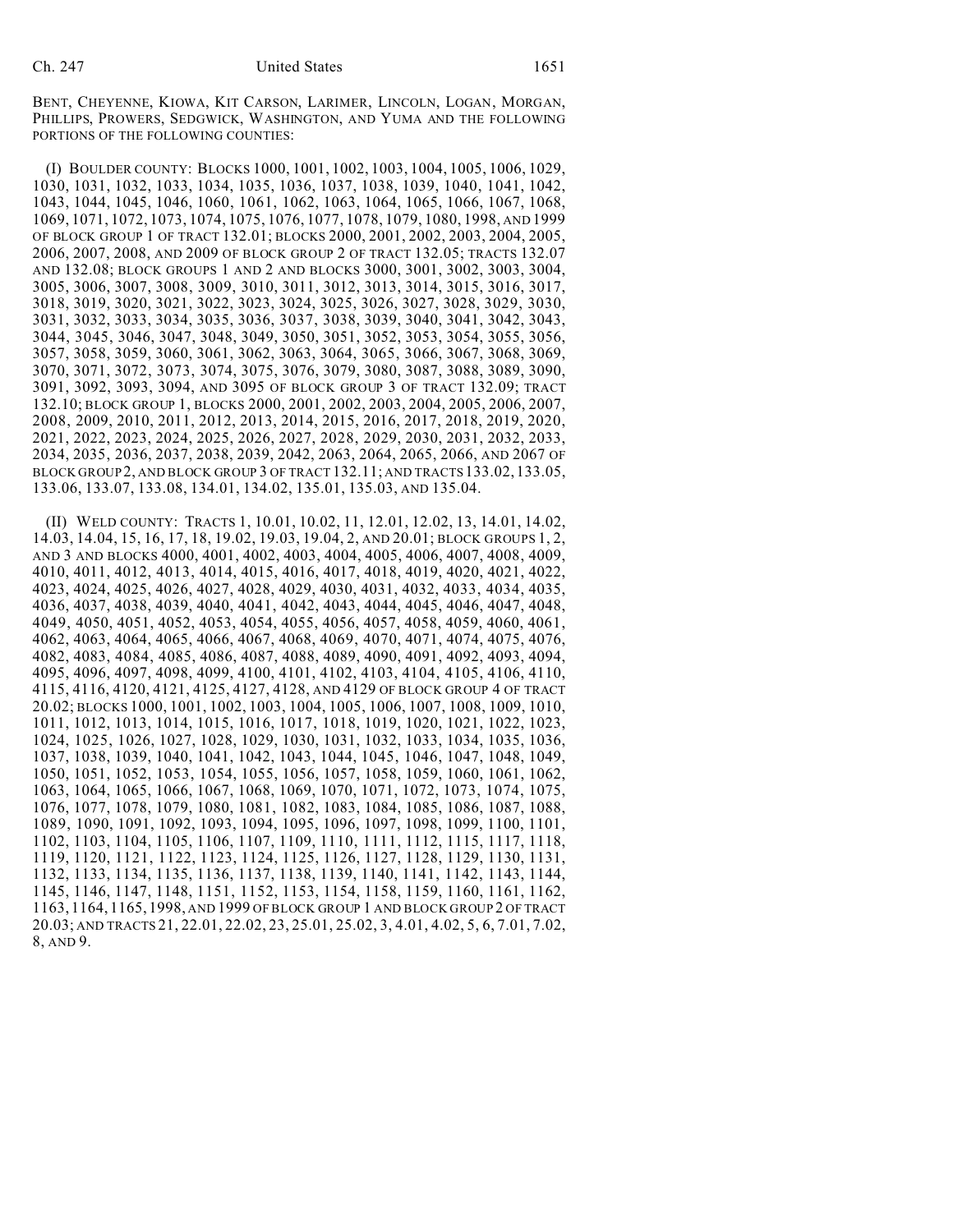(e) THE FIFTH CONGRESSIONAL DISTRICT SHALL CONSIST OF THE COUNTIES OF BACA,CROWLEY, EL PASO, HUERFANO, LAS ANIMAS, OTERO, AND TELLER AND THE FOLLOWING PORTIONS OF THE FOLLOWING COUNTIES:

(I) FREMONT COUNTY: BLOCKS 1000, 1001, 1002, 1003, 1004, 1005, 1006, 1007, 1008, 1011, 1012, 1013, 1014, 1015, 1016, 1017, 1018, 1019, 1020, 1021, 1022, 1023, 1024, 1025, 1026, 1027, 1028, 1029, 1030, 1031, 1032, 1033, 1034, 1035, 1036, 1037, 1038, 1039, 1040, 1041, 1042, 1043, 1044, 1045, 1046, 1047, 1048, 1049, 1050, 1051, 1052, 1053, 1054, 1055, 1056, 1057, 1058, 1059, 1060, 1061, 1062, 1063, 1064, 1065, 1066, 1067, 1068, 1069, 1070, 1071, 1072, 1073, 1074, 1075, 1076, 1077, 1078, 1079, 1080, 1081, 1082, 1083, 1084, 1085, 1086, 1087, 1088, 1089, AND 1999 OF BLOCK GROUP 1 AND BLOCK GROUPS 2 AND 3 OF TRACT 9781; BLOCKS 1000, 1001, 1002, 1059, 1998, AND 1999 OF BLOCK GROUP 1 OF TRACT 9782; AND BLOCKS 1000, 1001, 1002, 1003, 1004, 1005, 1006, 1007, 1008, 1009, 1012, 1013, 1014, 1015, 1016, 1017, 1018, 1019, 1020, 1021, 1022, 1023, 1024, 1025, 1026, 1027, 1028, 1998, AND 1999 OF BLOCK GROUP 1 OF TRACT 9793.

(II) PUEBLO COUNTY: BLOCKS 2000, 2001, 2002, 2003, 2004, 2005, 2006, 2007, 2008, 2013, AND 2014 OF BLOCK GROUP 2 OF TRACT 29.03; BLOCKS 1000, 1005, AND 1006 OF BLOCK GROUP 1, BLOCKS 2000, 2001, 2002, 2003, 2004, 2005, 2006, 2007, 2008, 2009, 2010, 2015, 2016, 2017, 2018, 2019, 2020, AND 2022 OF BLOCK GROUP 2, BLOCKS 3003, 3004, 3005, 3006, 3007, 3008, 3009, 3010, 3011, 3012, 3013, 3014, 3015, 3016, AND 3049 OF BLOCK GROUP 3, BLOCKS 5000, 5001, 5002, 5003, 5004, 5005, 5006, 5007, 5008, 5009, 5010, 5011, 5012, 5013, 5014, 5015, 5016, 5017, 5018, 5019, 5020, 5021, 5022, 5023, 5024, 5025, 5026, 5027, 5028, 5029, 5030, 5031, 5032, 5033, 5034, 5035, 5036, 5037, 5050, 5051, 5052, 5053, 5054, 5055, 5094, 5095, AND 5096 OF BLOCK GROUP 5, AND BLOCK GROUP 9 OF TRACT 29.05; BLOCKS 1001, 1002, 1003, 1013, 1014, 1015, 1016, 1017, 1018, 1019, 1020, 1021, 1022, AND 1023 OF BLOCK GROUP 1, BLOCKS 2000, 2001, 2002, 2003, 2004, 2005, 2006, 2007, 2008, 2009, 2010, 2011, 2012, 2013, 2014, 2015, 2016, 2017, 2018, 2019, 2020, 2029, 2030, 2031, 2032, 2033, 2034, 2035, 2036, 2037, 2038, 2039, 2040, 2041, 2042, 2998, AND 2999 OF BLOCK GROUP 2 OF TRACT 30.01; AND BLOCKS 1000, 1001, 1002, 1003, 1008, 1009, 1010, 1011, 1012, 1013, AND 1125 OF BLOCK GROUP 1 OF TRACT 30.03; TRACT 31.02; BLOCKS 1000, 1001, 1002, 1003, 1004, 1005, 1007, 1008, 1009, 1010, 1011, 1012, 1013, 1014, 1015, 1021, 1022, 1023, 1024, AND 1028 OF BLOCK GROUP 1, BLOCKS 2000, 2001, 2002, 2003, 2004, 2005, 2006, 2007, 2008, 2009, 2010, 2011, 2012, 2013, 2014, 2015, 2017, 2018, AND 2999 OF BLOCK GROUP 2, AND BLOCK GROUPS 3 AND 4 OF TRACT 31.03; TRACT 31.04; BLOCK GROUP 1, BLOCKS 2000, 2001, 2002, 2003, 2004, 2005, 2006, 2007, 2008, 2009, 2010, 2011, 2012, 2013, 2014, 2015, 2016, 2017, 2018, 2019, 2020, 2021, 2022, 2023, 2024, 2025, 2026, 2027, 2028, 2029, 2030, 2031, 2032, 2033, 2034, 2035, 2036, 2037, 2038, 2039, 2040, 2041, 2042, 2043, 2044, 2045, 2046, 2047, 2048, 2049, 2050, 2051, 2052, 2053, 2054, 2055, 2056, 2057, 2058, 2059, 2060, 2061, 2062, 2063, 2064, 2065, 2066, 2067, 2068, 2069, 2070, 2071, 2072, 2073, 2074, 2075, 2076, 2077, 2078, 2079, 2080, 2081, 2082, 2083, 2084, 2085, 2086, 2087, 2088, 2089, 2090, 2091, 2092, 2093, 2094, 2095, 2096, 2097, 2098, 2099, 2100, 2101, 2102, 2103, 2104, 2105, 2106, 2107, 2108, 2109, 2110, 2111, 2112, 2113, 2114, 2115, 2116, 2117, 2118, 2119, 2120, 2121, 2122, 2123, 2124, 2125, 2126, 2127, 2128, 2129, 2130, 2131, 2132, 2133, 2134, 2135, 2136, 2137, 2138, 2139, 2140, 2141, 2142, 2143, 2144, 2145, 2146, 2147, 2148, 2149, 2150, 2151, 2152, 2153, 2154, 2155, 2156, 2157, 2158, 2159, 2160, 2161, 2162, 2163, 2164, 2165, 2166, 2167,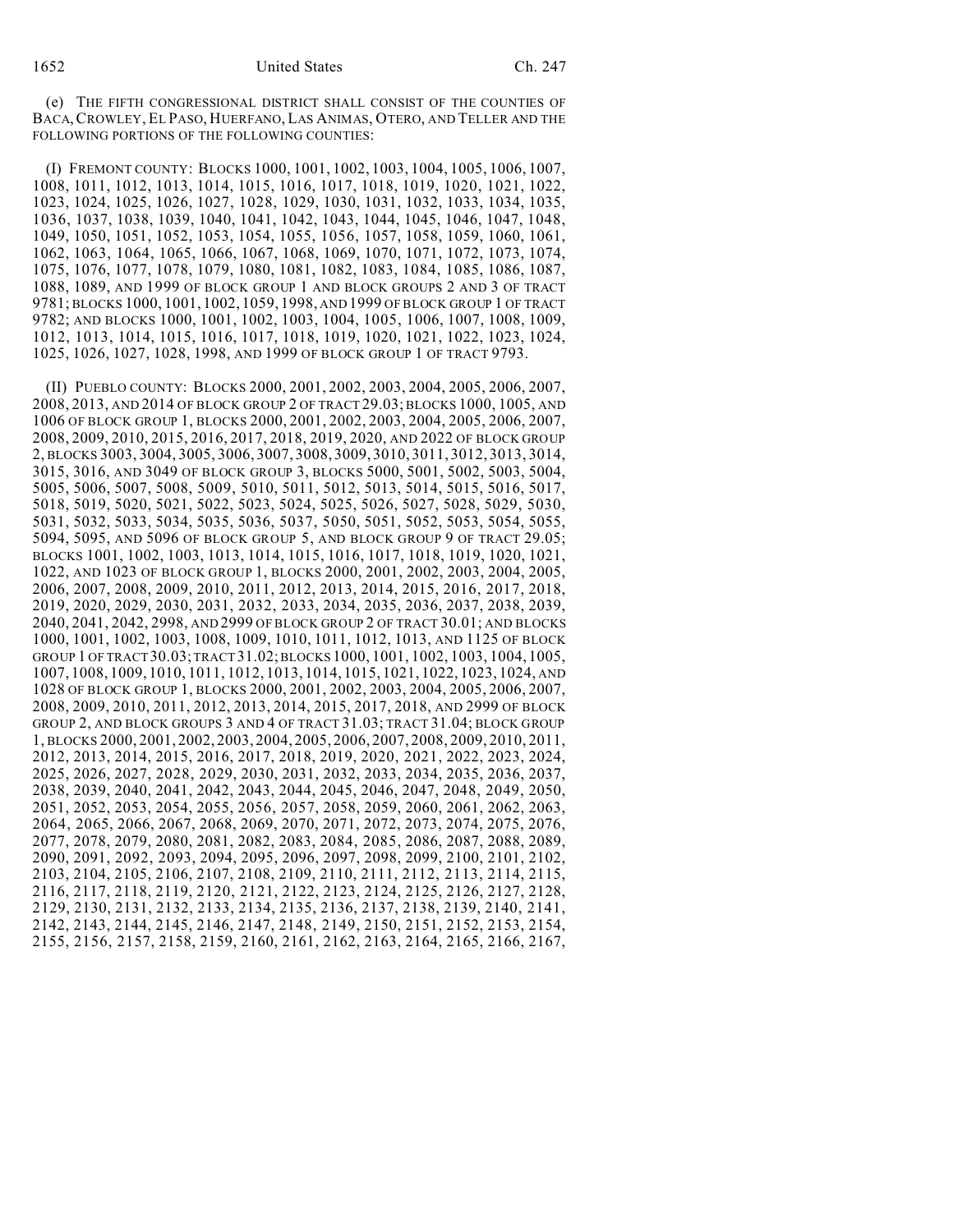2168, 2169, 2170, 2171, 2172, 2173, 2174, 2175, 2176, 2177, 2178, 2179, 2180, 2181, 2182, 2183, 2184, 2185, 2186, 2187, 2188, 2189, 2190, 2191, 2192, 2193, 2194, 2195, 2196, 2197, 2198, 2199, 2200, 2201, 2202, 2203, 2204, 2205, 2206, 2207, 2208, 2209, 2210, 2211, 2212, 2213, 2214, 2215, 2216, 2217, 2218, 2219, 2220, 2221, 2222, 2223, 2224, 2225, 2226, 2227, 2228, 2229, 2230, 2231, 2232, 2234, 2235, 2236, 2237, 2238, 2239, 2240, 2241, 2242, 2243, 2244, 2245, 2246, 2247, 2248, 2249, 2250, 2251, 2252, 2253, 2254, 2255, 2256, 2257, 2258, 2259, 2260, 2261, 2262, 2263, 2264, 2265, 2266, 2267, 2268, 2269, 2270, 2271, 2272, 2273, 2274, 2275, 2276, 2277, 2278, 2279, 2280, 2281, 2282, 2283, 2284, 2285, 2286, 2287, 2288, 2289, 2290, 2291, 2292, 2293, 2294, 2295, 2296, 2297, 2298, 2299, 2300, 2301, 2302, 2986, 2987, 2988, 2989, 2990, 2991, 2992, 2993, 2994, 2995, 2996, 2997, 2998, AND 2999 OF BLOCK GROUP 2, AND BLOCK GROUP 3 OF TRACT 32; AND TRACT 34.

(f) THE SIXTH CONGRESSIONAL DISTRICT SHALL CONSIST OF THE COUNTY OF DOUGLAS AND THE FOLLOWING PORTIONS OF THE FOLLOWING COUNTIES:

(I) ARAPAHOE COUNTY: BLOCK GROUP 1 AND BLOCKS 2000, 2001, 2002, AND 2003 OF BLOCK GROUP 2 OF TRACT 55.51; BLOCKS 1006, 1007, 1008, 1009, 1011, 1012, 1013, 1014, 1015, 1016, 1017, 1018, 1019, AND 1999 OF BLOCK GROUP 1, BLOCK GROUP 2, AND BLOCKS 3007, 3008, 3013, 3014, 3015, 3016, 3017, 3018, AND 3019 OF BLOCK GROUP 3 OF TRACT 55.53; BLOCKS 1000, 1001, 1002, 1003, 1007, 1010, 1011, 1012, 1013, 1014, AND 1015 OF BLOCK GROUP 1, BLOCKS 2005, 2006, 2007, AND 2008 OF BLOCK GROUP 2, BLOCKS 3005, 3006, 3007, 3008, 3009, 3010, 3011, 3012, 3013, 3014, 3015, 3016, 3017, 3018, 3019, 3020, AND 3021 OF BLOCK GROUP 3, AND BLOCK GROUP 4 OF TRACT 56.11; TRACT 56.12; BLOCKS 1000, 1001, 1002, 1003, 1004, 1005, 1006, 1007, 1008, 1009, 1010, 1011, 1012, 1013, 1014, 1015, 1016, 1017, 1018, 1019, 1024, 1025, 1026, 1027, 1028, AND 1999 OF BLOCK GROUP 1 AND BLOCK GROUP 2 OF TRACT 56.13; BLOCK 3005 OF BLOCK GROUP 3 OF TRACT 56.14; TRACTS 56.19, 56.20, 56.21, 56.22, 56.23, AND 56.24; BLOCKS 1009 AND 1015 OF BLOCK GROUP 1 AND BLOCK 2030 OF BLOCK GROUP 2 OF TRACT 56.25; BLOCK GROUP 1 AND BLOCKS 2006, 2007, 2008, 2009, 2010, 2011, 2012, 2018, 2020, 2021, 2022, 2023, 2024, 2025, 2026, AND 2027 OF BLOCK GROUP 2 OF TRACT 56.32; TRACTS 56.33 AND 56.34; BLOCK GROUP 1, BLOCKS 2000, 2001, 2002, 2003, 2004, 2005, 2006, 2007, 2008, 2009, 2010, 2011, 2012, 2013, 2014, 2015, 2016, 2017, 2018, 2019, 2020, 2021, 2022, 2023, 2024, 2025, 2026, 2030, 2031, 2032, 2033, 2034, 2035, 2036, 2037, 2038, 2039, 2040, 2041, 2042, 2043, AND 2044 OF BLOCK GROUP 2, AND BLOCK GROUP 3 OF TRACT 57; TRACTS 58, 59.51, AND 59.52; BLOCKS 1000, 1001, 1002, 1003, 1004, 1005, 1006, 1007, 1008, 1009, 1010, 1019, 1020, 1021, 1022, 1023, 1024, 1025, 1026, 1027, 1028, 1029, 1030, 1031, 1032, 1033, 1034, 1035, 1036, 1037, 1038, 1039, 1040, 1041, 1042, 1043, 1044, 1045, 1046, AND 1047 OF BLOCK GROUP 1 AND BLOCK GROUPS 2 AND 3 OF TRACT 60; TRACT 61; BLOCK GROUPS1, 2, AND 3, BLOCKS 4000, 4001, 4002, 4003, 4004, 4005, 4006, 4007, 4008, 4014, 4015, 4016, 4019, 4020, 4024, 4025, 4026, 4027, 4028, 4029, 4030, 4031, 4032, 4033, 4034, 4035, AND 4036 OF BLOCK GROUP 4 OF TRACT 62; TRACTS 63, 64, 65.01, 65.02, 66.01, 66.03, 66.04, 67.04, AND 67.05; BLOCK GROUPS 2 AND 3, AND BLOCKS 4000, 4001, 4002, 4003, 4004, 4005, 4006, 4010, 4011, 4012, 4013, AND 4017 OF BLOCK GROUP 4 OF TRACT 67.07; BLOCKS 1000, 1001, 1002, 1003, 1004, 1005, 1006, 1007, 1008, 1009, 1010, 1011, 1016, 1017, 1018, 1019, 1020, 1021, 1022, 1023, 1024, AND 1025 OF BLOCK GROUP 1, BLOCKS 2001, 2002, 2003, 2004, 2005, 2006, 2007, 2008, 2009, AND 2010 OF BLOCK GROUP 2, AND BLOCK GROUP 3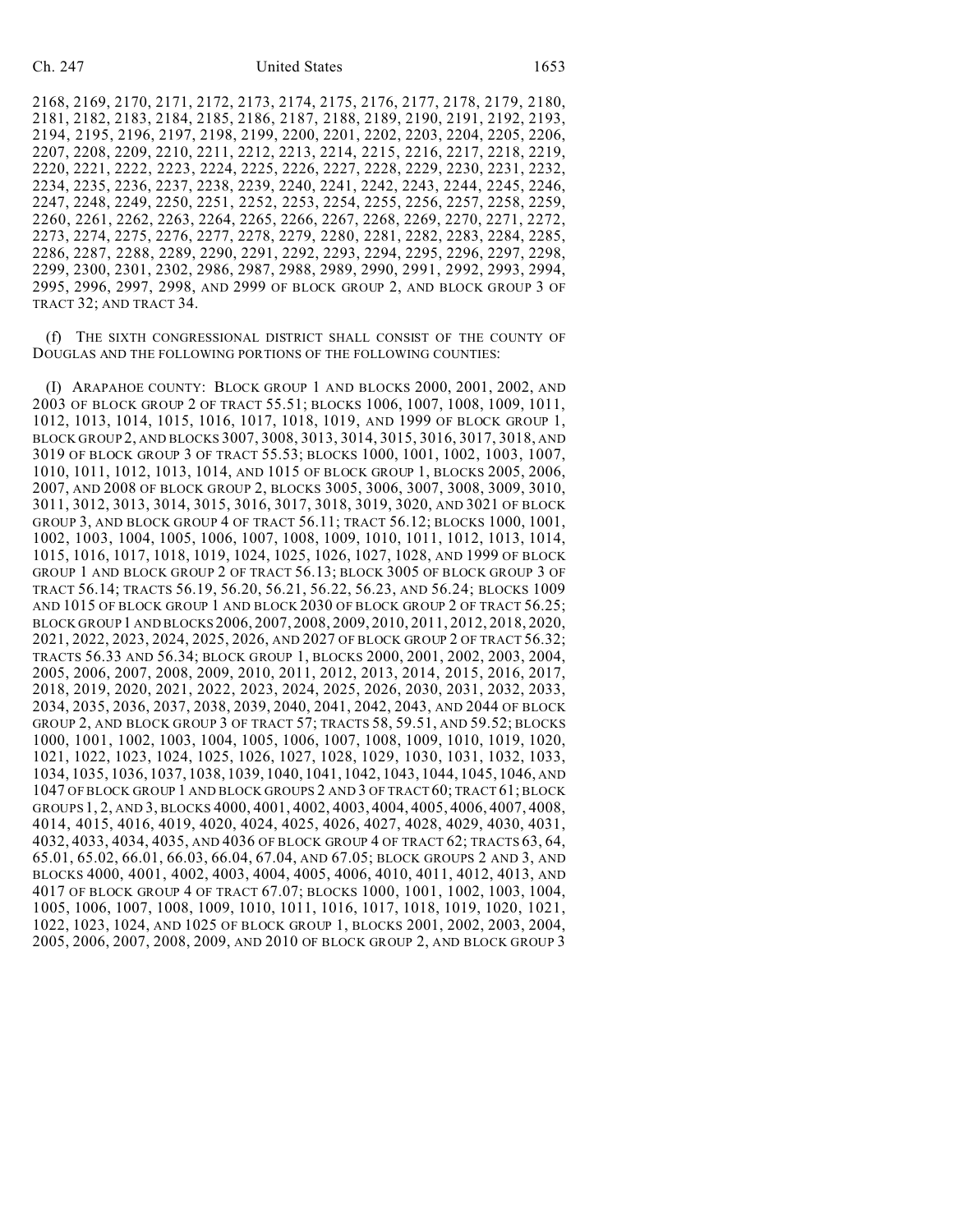OF TRACT 67.10; BLOCK 2005 OF BLOCK GROUP 2 OF TRACT 67.11; BLOCK GROUPS 1 AND 2 AND BLOCKS 3000, 3001, 3002, 3003, 3004, 3005, 3006, 3007, 3008, 3009, 3010, 3011, 3012, 3013, 3014, 3015, 3016, 3017, 3018, 3019, 3020, 3021, 3022, AND 3023 OF BLOCK GROUP 3 OF TRACT 68.07; TRACT 68.08; BLOCK 1000 OF BLOCK GROUP 1 AND BLOCKS 3004, 3005, 3006, 3007, 3008, 3009, 3010, 3011, 3012, 3013, 3014, 3015, 3016, AND 3017 OF BLOCK GROUP 3 OF TRACT 68.15; BLOCKS 1000 AND 1025 OF BLOCK GROUP 1 AND BLOCK 2029 OF BLOCK GROUP 2 OF TRACT 68.16; AND BLOCKS 1001, 1002, 1003, 1005, 1006, 1007, 1008, 1009, 1010, 1011, 1012, 1013, 1014, 1015, 1016, 1017, 1018, 1022, 1023, 1024, 1025, 1026, 1027, 1028, 1029, 1030, 1031, 1032, 1033, 1034, 1035, 1036, 1037, 1038, AND 1039 OF BLOCK GROUP 1 OF TRACT 68.54.

(II) JEFFERSON COUNTY: TRACTS 100 AND 101; BLOCKS 1019 AND 1021 OF BLOCK GROUP 1 OF TRACT 105.03; BLOCKS 1003 AND 1004 OF BLOCK GROUP 1, BLOCKS 2000, 2001, 2002, 2003, 2004, 2005, 2006, 2007, 2008, 2009, AND 2010 OF BLOCK GROUP 2, BLOCK GROUP 3, AND BLOCKS 4000, 4001, 4009, 4018, 4019, 4020, 4021, 4022, 4023, 4024, 4027, 4028, 4029, 4030, 4031, 4032, 4033, 4034, 4035, 4036, 4037, 4038, AND 4039 OF BLOCK GROUP 4 OF TRACT 105.04; BLOCKS 3008, 3009, 3010, 3012, 3015, 3021, 3024, AND 3025 OF BLOCK GROUP 3 OF TRACT 107.02; TRACTS 108.01, 108.03, 108.04, 109.01, 109.02, 110, 111, 112.01, 112.02, 113, 114, 115.50, 116.01, 116.02, 117.01, 117.02, 117.08, 117.09, 117.10, 117.11, 117.12, 117.20, 117.21, 117.22, 117.23, 117.24, 117.25, 117.26, 117.27, 117.28, 117.29, 117.30, 117.31, 118.01, 118.03, AND 118.04; BLOCK GROUP 1 AND BLOCKS 2000, 2001, 2006, 2007, 2008, 2009, 2010, 2011, 2012, 2013, 2014, 2015, 2016, 2017, 2018, 2019, 2020, 2021, 2022, AND 2023 OF BLOCK GROUP 2 OF TRACT 119.04; TRACTS 119.51, 120.03, 120.22, 120.23, 120.24, 120.26, AND 120.27; BLOCK GROUP 1, BLOCK 2019 OF BLOCK GROUP 2, AND BLOCK GROUPS 3 AND 4 OF TRACT 120.30; TRACTS 120.31, 120.32, 120.33, 120.34, 120.35, 120.36, 120.37, 120.38, 120.39, 120.40, 120.41, 120.42, 120.43, 120.44, 120.45, 120.46, 120.47, 120.48, 120.49, 120.50, 120.51, 120.52, 120.53, 120.54, 120.55, 120.56, 120.57, AND 120.58; BLOCKS 2011, 2012, 2014, 2022, 2023, 2024, 2025, 2026, 2027, 2028, 2029, 2030, 2031, 2032, 2033, 2034, 2035, 2036, AND 2037 OF BLOCK GROUP 2, BLOCKS 3034, 3035, 3037, 3038, 3039, 3040, 3041, 3042, 3043, 3044, AND 3045 OF BLOCK GROUP 3, AND BLOCKS 4003, 4004, 4005, 4006, 4007, 4008, 4009, 4010, 4011, 4012, 4013, 4014, 4015, 4016, 4017, 4018, 4019, 4020, 4021, 4022, 4023, 4024, 4025, 4026, 4027, 4028, 4034, 4035, 4036, 4037, 4038, 4039, 4040, 4041, 4042, 4043, 4044, 4045, 4046, 4047, 4062, 4063, 4064, 4065, AND 4066 OF BLOCK GROUP 4 OF TRACT 98.05; BLOCK GROUP 1, BLOCKS 2000, 2001, 2002, 2003, 2004, 2005, 2006, 2007, 2008, 2009, 2010, 2011, 2012, 2013, 2014, 2015, 2016, 2017, 2018, 2019, 2024, 2025, 2028, 2030, 2031, 2032, 2033, 2034, 2035, 2036, 2037, 2038, 2039, 2040, 2041, 2042, 2043, 2044, 2045, 2046, 2047, 2048, 2049, 2050, 2051, 2052, 2053, 2054, 2055, 2056, 2057, 2058, 2059, 2060, 2061, 2062, 2063, 2064, 2065, 2066, 2067, 2068, 2069, 2070, 2071, 2072, 2073, 2074, 2075, 2076, 2077, 2078, 2079, 2080, 2081, 2082, 2083, 2084, 2085, 2086, 2087, 2088, 2089, 2090, 2091, 2092, 2093, 2094, 2095, 2096, 2097, 2098, 2099, 2100, 2101, 2102, 2103, 2104, 2105, 2106, 2107, 2108, 2109, 2110, 2111, 2112, 2113, 2114, AND 2115 OF BLOCK GROUP 2 OF TRACT 98.06; TRACT 98.07; BLOCK GROUP 1, BLOCKS 2098, 2099, AND 2100 OF BLOCK GROUP 2, AND BLOCKS 4015, 4016, 4017, 4018, 4019, 4020, 4021, AND 4022 OF BLOCK GROUP 4 OF TRACT 98.08; BLOCK GROUP 1 AND BLOCK 2038 OF BLOCK GROUP 2 OF TRACT 98.42; BLOCK GROUPS 1 AND 2, BLOCKS 3005, 3006, 3007, 3008, 3009, 3010, 3011, 3012, 3013, 3014, 3015, 3016, 3017, 3018, 3019, 3020, 3021,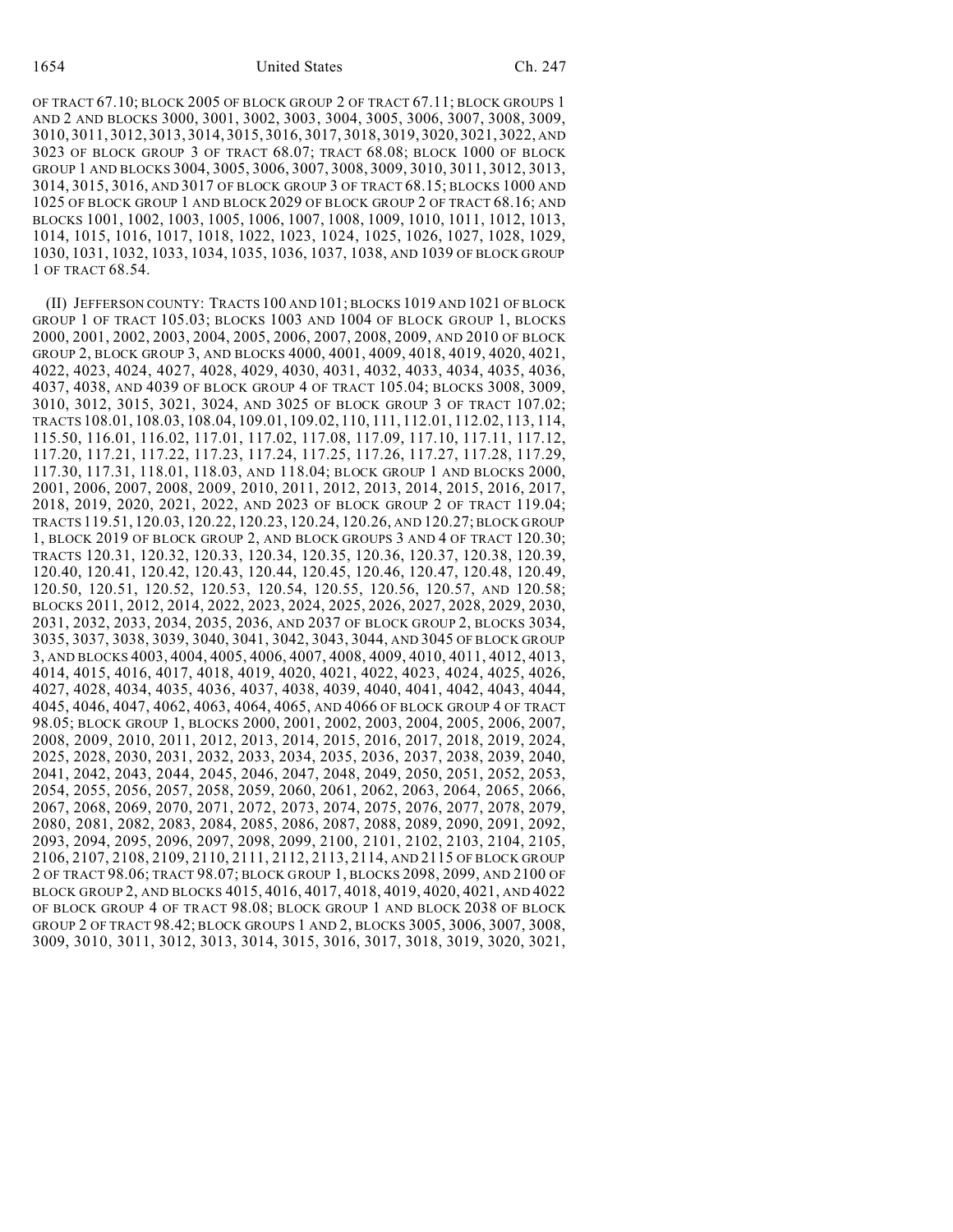## Ch. 247 United States 1655

3022, 3023, 3024, 3025, 3026, 3027, 3028, 3029, 3030, 3031, 3032, 3033, 3034, 3035, 3036, 3037, 3038, 3039, 3040, 3041, 3042, 3043, 3044, 3045, 3046, 3047, 3048, 3049, 3050, 3051, 3052, 3053, 3054, 3055, 3056, 3057, 3058, 3059, 3060, 3061, 3062, 3063, 3064, 3065, 3066, 3067, 3068, 3069, 3070, AND 3071 OF BLOCK GROUP 3, AND BLOCKS 4009, 4010, 4011, 4012, 4013, 4014, 4015, 4016, 4017, 4018, 4019, 4020, 4021, 4022, 4023, 4024, 4025, 4026, 4029, 4030, 4031, 4032, 4033, 4034, 4035, 4037, 4038, AND 4039 OF BLOCK GROUP 4 OF TRACT 98.43; BLOCKS 1046 AND 1047 OF BLOCK GROUP 1 AND BLOCK GROUPS 2, 3, 4, 5, AND 6 OF TRACT 98.44; TRACT 98.45; BLOCKS 1000, 1001, 1002, 1003, 1004, 1005, 1006, 1007, 1008, 1009, 1010, 1011, 1012, 1013, 1014, 1015, 1016, 1017, 1019, 1020, 1021, 1022, 1023, 1024, 1025, 1026, 1027, AND 1028 OF BLOCK GROUP 1 AND BLOCK GROUPS 2, 3, AND 4 OF TRACT 98.46; TRACT 98.47; BLOCK GROUP 3 OF TRACT 98.48; AND TRACT 99.

(g) THE SEVENTH CONGRESSIONAL DISTRICT SHALL CONSIST OF THE COUNTY OF ELBERT AND THE FOLLOWING PORTIONS OF THE FOLLOWING COUNTIES:

(I) ADAMS COUNTY: TRACTS 78, 79, 80, 81, 82, AND 83.08; BLOCKS 1002, 1003, 1004, 1005, 1006, 1007, 1008, 1009, 1010, 1011, 1012, 1013, 1014, 1015, 1016, 1017, 1018, 1019, 1020, 1021, 1022, 1023, 1024, 1025, 1026, 1027, 1028, 1029, 1030, 1031, 1032, 1033, 1034, 1035, 1036, 1037, 1038, 1039, 1040, 1041, 1042, 1043, 1044, 1045, 1046, 1047, 1048, 1049, 1050, 1051, 1052, 1053, 1054, 1055, 1056, 1057, 1058, 1059, 1060, 1061, 1062, 1063, 1064, 1065, AND 1066 OF BLOCK GROUP 1 AND BLOCK GROUPS 2 AND 3 OF TRACT 83.09; TRACTS 83.53, 83.85, 84.01, AND 84.02; AND BLOCKS 1000, 1001, 1002, 1003, 1004, 1008, 1023, 1028, 1029, 1030, 1031, 1032, 1039, 1040, 1042, 1043, 1044, 1045, 1048, 1050, 1051, 1052, 1053, 1054, 1055, 1056, 1057, 1058, 1059, 1060, 1070, 1071, 1072, 1073, 1074, 1075, 1076, 1077, 1078, 1079, 1080, 1081, 1082, 1083, 1084, 1085, 1086, 1087, 1088, 1089, 1090, 1091, 1092, 1093, 1094, 1095, 1096, 1097, 1098, 1099, 1100, 1101, 1102, 1103, 1104, 1105, 1106, 1107, 1108, 1109, 1110, 1111, 1112, 1113, 1114, 1115, 1116, 1117, 1118, 1119, 1120, 1121, 1123, 1124, 1125, 1126, 1127, 1128, 1129, 1130, 1131, 1132, 1133, 1134, 1135, 1136, 1137, 1138, 1139, 1140, 1141, 1142, 1143, 1144, 1145, 1146, 1147, 1148, 1149, 1150, 1151, 1152, 1153, 1154, 1155, 1156, 1157, 1158, 1159, 1160, 1161, 1162, 1163, 1164, 1165, 1166, 1167, 1168, 1169, 1170, 1171, 1172, 1173, 1174, 1175, 1176, 1177, 1178, 1179, 1180, 1181, 1182, 1183, 1184, 1185, 1186, 1187, 1188, 1189, 1190, 1191, 1192, 1193, 1194, 1195, 1196, 1197, 1198, 1199, 1200, 1201, 1202, 1203, 1204, 1205, 1206, 1207, 1208, 1209, 1210, 1211, 1212, 1213, 1214, 1215, 1216, 1217, 1218, 1219, 1220, 1221, 1222, 1223, 1224, 1225, 1226, 1227, 1228, 1229, 1230, 1231, 1232, 1233, 1234, 1235, 1236, 1237, 1238, 1239, 1240, 1241, 1242, 1243, 1244, 1245, 1246, 1247, 1248, 1249, 1250, 1251, 1252, 1253, 1254, 1255, 1256, 1257, 1258, 1259, 1260, 1261, 1262, AND 1999 OF BLOCK GROUP 1 OF TRACT 85.12; BLOCKS 1000, 1001, 1002, 1003, 1004, 1005, 1006, 1007, 1008, 1009, 1010, 1011, 1012, 1013, 1014, 1017, 1018, 1019, 1020, 1021, 1022, 1023, 1036, 1037, 1038, 1039, 1044, 1047, 1048, 1049, 1050, 1051, 1052, 1053, 1054, 1055, 1056, 1057, 1058, 1059, 1060, 1064, 1065, 1066, 1067, 1068, 1069, 1070, 1071, 1072, 1073, 1074, 1075, 1076, 1077, 1078, 1079, 1080, 1081, 1082, 1083, 1084, 1085, 1086, 1087, 1088, 1089, 1090, 1091, 1093, 1097, 1098, 1099, 1102, 1103, 1109, 1110, 1111, 1112, 1113, 1121, 1122, 1123, 1124, 1125, 1126, 1127, 1128, 1129, 1130, 1131, 1132, 1133, 1134, 1135, 1136, 1137, 1138, 1139, 1140, 1141, 1142, 1143, 1144, 1145, 1146, 1147, 1148, 1149, 1150, 1151, 1152, 1153, 1154, 1155, 1156, 1157, 1158, 1159, 1160, 1161, 1162, 1163, 1164, 1996, 1998, AND 1999 OF BLOCK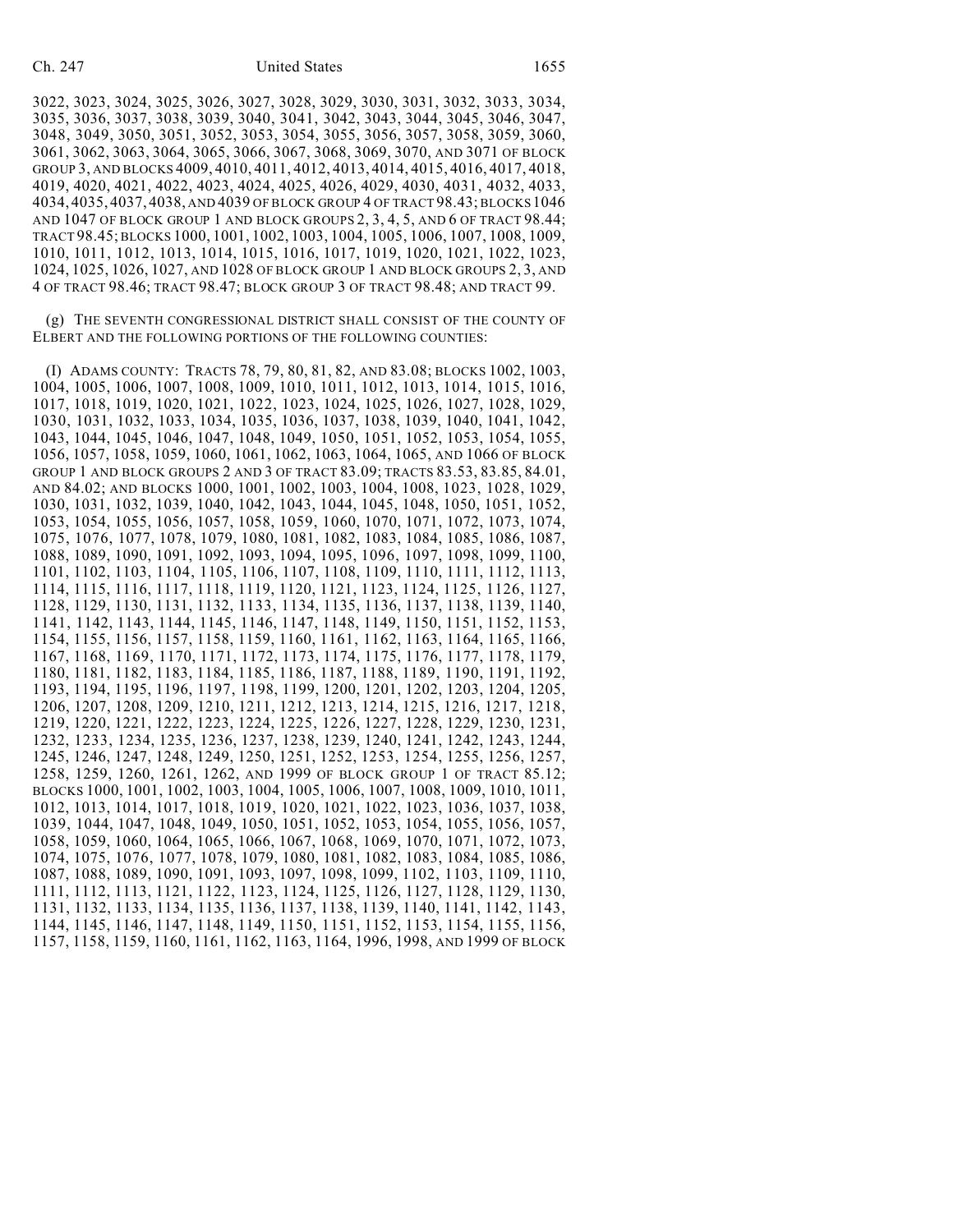GROUP 1 OF TRACT 85.23; BLOCK 5028 OF BLOCK GROUP 5 OF TRACT 85.31; TRACTS 87.01, 87.03, 87.05, 87.06, AND 88.01; BLOCK GROUPS 1 AND 2, BLOCKS 3000, 3001, 3002, 3003, 3004, 3005, 3006, 3007, 3008, 3009, 3010, 3011, 3012, 3013, 3014, 3015, 3016, 3017, 3018, 3019, 3020, 3021, 3022, 3023, 3024, 3025, 3026, 3029, 3031, 3032, 3033, 3034, 3035, 3036, 3037, 3038, 3039, 3040, 3041, 3042, 3043, 3044, 3045, 3046, 3047, 3048, 3049, 3052, 3053, 3054, 3055, 3056, 3058, 3059, 3060, 3061, 3062, 3063, 3064, 3065, 3066, 3067, 3068, 3069, 3070, 3071, 3072, 3073, 3074, 3075, 3076, 3077, 3078, 3079, 3080, 3082, 3083, 3084, 3085, 3086, 3087, 3088, 3093, AND 3094 OF BLOCK GROUP 3, AND BLOCK GROUP 4 OF TRACT 88.02; TRACTS 89.01 AND 89.52; BLOCK 2006 OF BLOCK GROUP 2 OF TRACT 91.03; BLOCKS 3011, 3012, 3013, 3025, 3026, 3027, 3028, 3029, 3030, 3031, 3032, 3033, 3034, 3035, 3036, AND 3037 OF BLOCK GROUP 3 OF TRACT 95.02; BLOCKS 2025, 2026, 2027, 2028, 2029, 2030, 2031, 2032, 2033, 2034, 2035, 2036, 2037, 2038, 2039, 2040, 2041, 2042, 2043, 2044, 2045, 2046, 2047, 2048, 2049, 2050, 2051, 2052, 2053, 2054, 2055, 2056, 2057, 2058, 2059, 2060, 2061, 2062, 2063, 2064, 2065, 2066, 2067, 2068, 2069, 2070, 2071, 2072, 2073, 2074, 2075, 2076, 2077, AND 2078 OF BLOCK GROUP 2 OF TRACT 95.53; BLOCKS 2011 AND 2012 OF BLOCK GROUP 2 OF TRACT 96.06; BLOCKS 1001, 1004, 1005, 1006, 1007, 1008, 1009, 1010, 1011, 1012, 1013, 1014, 1015, 1016, 1017, 1018, AND 1019 OF BLOCK GROUP 1 AND BLOCK GROUP 2 OF TRACT 96.08; AND TRACT 97.50.

(II) ARAPAHOE COUNTY: BLOCKS 1004, 1005, 1006, 1008, 1009, AND 1016 OF BLOCK GROUP 1, BLOCKS 2000, 2001, 2002, 2003, 2004, 2009, 2010, 2011, 2012, 2013, 2014, 2015, 2016, 2017, 2018, 2019, AND 2020 OF BLOCK GROUP 2, AND BLOCKS 3000, 3001, 3002, 3003, 3004, 3022, 3023, 3024, 3025, 3026, AND 3027 OF BLOCK GROUP 3 OF TRACT 56.11; BLOCKS 1020, 1021, 1022, AND 1023 OF BLOCK GROUP 1 AND BLOCK GROUPS 3, 4, AND 5 OF TRACT 56.13; BLOCK GROUPS 1 AND 2 AND BLOCKS 3000, 3001, 3002, 3003, 3004, 3006, 3007, 3008, 3009, 3010, 3011, 3012, 3013, 3014, 3015, 3016, 3017, AND 3018 OF BLOCK GROUP 3 OF TRACT 56.14; BLOCKS 1000, 1001, 1002, 1003, 1004, 1005, 1006, 1007, 1008, 1010, 1011, 1012, 1013, AND 1014 OF BLOCK GROUP 1, BLOCKS 2000, 2001, 2002, 2003, 2004, 2005, 2006, 2007, 2008, 2009, 2010, 2011, 2012, 2013, 2014, 2015, 2016, 2017, 2018, 2019, 2020, 2021, 2022, 2023, 2024, 2025, 2026, 2027, 2028, AND 2029 OF BLOCK GROUP 2 OF TRACT 56.25; TRACTS 56.26, 56.27, 56.28, 56.29, 56.30, AND 56.31; AND BLOCKS 2000, 2001, 2002, 2003, 2004, 2005, 2013, 2014, 2015, 2016, 2017, 2019, 2028, 2029, 2030, 2031, AND 2032 OF BLOCK GROUP 2 OF TRACT 56.32; TRACT 67.06; BLOCK GROUP 1, BLOCKS 4007, 4008, 4009, 4014, 4015, AND 4016 OF BLOCK GROUP 4, AND BLOCK GROUP 5 OF TRACT 67.07; TRACTS 67.08 AND 67.09; BLOCKS 1012, 1013, 1014, AND 1015 OF BLOCK GROUP 1 OF TRACT 67.10; BLOCK GROUP 1, BLOCKS 2000, 2001, 2002, 2003, 2004, 2006, 2007, 2008, 2009, 2010, 2011, 2012, 2013, 2014, 2015, 2016, 2017, 2018, 2019, AND 2020 OF BLOCK GROUP 2, AND BLOCK GROUPS3 AND 4 OF TRACT 67.11; BLOCKS 1001, 1002, 1003, 1004, 1005, 1006, 1007, 1008, 1009, 1010, AND 1011 OF BLOCK GROUP 1, BLOCK GROUP 2, AND BLOCKS 3000, 3001, 3002, 3003, 3018, 3019, 3020, 3021, 3022, AND 3023 OF BLOCK GROUP 3 OF TRACT 68.15; BLOCKS 1001, 1002, 1003, 1004, 1005, 1006, 1007, 1008, 1009, 1010, 1011, 1012, 1013, 1014, 1015, 1016, 1017, 1018, 1019, 1020, 1021, 1022, 1023, 1024, 1026, 1027, 1028, 1029, 1030, 1031, 1032, 1033, 1034, 1035, 1036, 1037, 1038, 1039, 1040, 1041, 1042, 1043, 1044, 1045, 1046, 1047, 1048, 1049, 1050, 1051, 1052, 1053, 1054, 1055, 1056, 1057, 1058, 1059, 1060, 1061, 1062, 1063, 1064, 1998, AND 1999 OF BLOCK GROUP 1, BLOCKS 2000, 2001, 2002, 2003, 2004, 2005, 2006, 2007, 2008, 2009, 2010, 2011, 2012, 2013, 2014, 2015, 2016, 2017,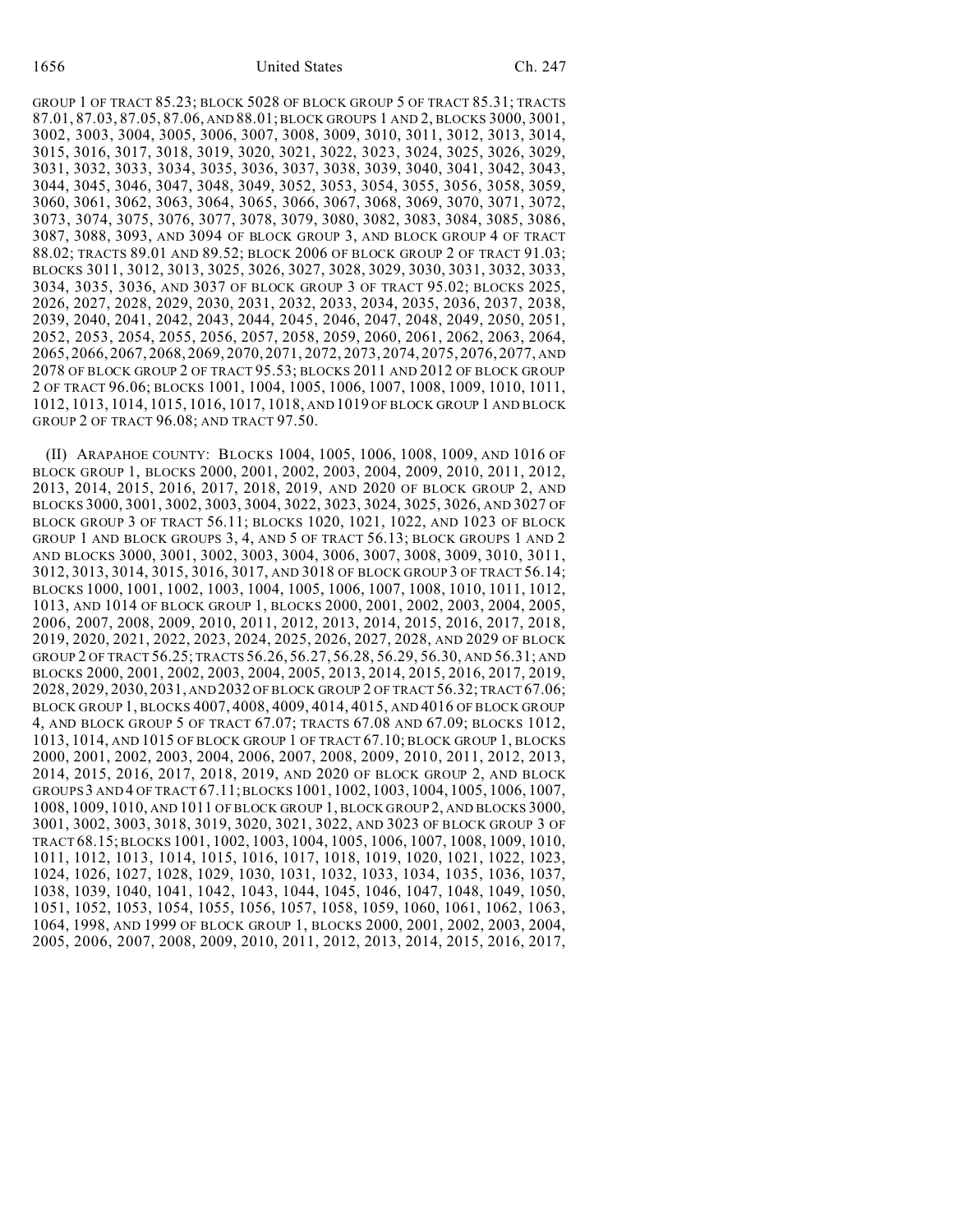### Ch. 247 United States 1657

2018, 2019, 2020, 2021, 2022, 2023, 2024, 2025, 2026, 2027, 2028, 2030, 2031, 2032, 2033, 2034, 2035, 2036, 2037, 2038, 2039, 2040, 2041, 2042, 2043, 2044, 2045, 2046, 2047, 2048, 2049, 2050, 2051, 2052, 2053, 2054, 2055, 2056, 2057, 2058, AND 2059 OF BLOCK GROUP 2, AND BLOCK GROUP 3 OF TRACT 68.16; BLOCKS 1000, 1004, 1019, 1020, 1021, 1040, 1041, 1042, 1043, AND 1999 OF BLOCK GROUP 1 OF TRACT 68.54; TRACTS 70.03, 70.07, 70.08, 70.17, 70.18, 70.19, 70.20, 70.21, 70.22, 70.27, 70.28, 70.33, 70.35, 70.38, 70.39, 70.40, 70.41, 70.43, 70.45, 70.46, 70.47,70.48, 70.52, AND 70.53; BLOCKS 2000 AND 2001 OF BLOCK GROUP 2 OF TRACT 70.54; TRACT 70.58; BLOCKS 1000, 1004, 1005, 1009, AND 1010 OF BLOCK GROUP 1 AND BLOCKS 2000, 2001, 2002, 2003, AND 2004 OF BLOCK GROUP 2 OF TRACT 70.60; TRACTS 70.61, 70.62, 70.63, 70.64, 70.65, 70.66, 70.67, 70.68, 70.69, 70.70, 70.71, 70.72, 70.73, 70.74, 70.75, 70.76, 70.77, 70.78, 70.79, 70.80, 70.81, 70.82, 70.83, 70.84, 70.85, 70.86, 70.87, 71.01, AND 71.02; BLOCK GROUPS 1 AND 2 OF TRACT 73; BLOCK 2006 OF BLOCK GROUP 2 OF TRACT 74; TRACTS 75, 76, AND 77.02; AND BLOCKS 1000, 1001, 1002, 1003, 1004, 1005, 1006, 1007, 1008, 1009, 1010, 1011, 1012, 1013, AND 1015 OF BLOCK GROUP 1 OF TRACT 77.03.

(III) JEFFERSON COUNTY: TRACTS 102.05, 102.06, 102.08, 102.09, 102.10, 102.11, 102.12, 102.13, 103.03, 103.04, 103.05, 103.06, 103.07, 103.08, 104.02, 104.03, 104.05, 104.06, AND 105.02; BLOCKS 1000, 1001, 1002, 1003, 1004, 1005, 1006, 1007, 1008, 1009, 1010, 1011, 1012, 1013, 1014, 1015, 1016, 1017, 1018, AND 1020 OF BLOCK GROUP 1 AND BLOCK GROUPS 2 AND 3 OF TRACT 105.03; BLOCKS 1000, 1001, 1002, 1005, 1006, 1007, 1008, 1009, 1010, 1011, 1012, 1013, 1014, 1015, 1016, 1017, 1018, 1019, 1020, 1021, AND 1022 OF BLOCK GROUP 1, BLOCKS 2011 AND 2012 OF BLOCK GROUP 2, AND BLOCKS 4002, 4003, 4004, 4005, 4006, 4007, 4008, 4010, 4011, 4012, 4013, 4014, 4015, 4016, 4017, 4025, AND 4026 OF BLOCK GROUP 4 OF TRACT 105.04; TRACTS 106.03, 106.04, AND 107.01; BLOCK GROUPS1 AND 2 AND BLOCKS 3000, 3001, 3002, 3003, 3004, 3005, 3006, 3007, 3011, 3013, 3014, 3016, 3017, 3018, 3019, 3020, 3022, AND 3023 OF BLOCK GROUP 3 OF TRACT 107.02; BLOCK GROUP 1, BLOCKS 2000, 2001, 2002, 2003, 2004, 2005, 2006, 2007, 2008, 2009, 2010, 2013, 2015, 2016, 2017, 2018, 2019, 2020, AND 2021 OF BLOCK GROUP 2, BLOCKS 3000, 3001, 3002, 3003, 3004, 3005, 3006, 3007, 3008, 3009, 3010, 3011, 3012, 3013, 3014, 3015, 3016, 3017, 3018, 3019, 3020, 3021, 3022, 3023, 3024, 3025, 3026, 3027, 3028, 3029, 3030, 3031, 3032, 3033, 3036, 3046, 3996, 3997, 3998, AND 3999 OF BLOCK GROUP 3, AND BLOCKS 4000, 4001, 4002, 4029, 4030, 4031, 4032, 4033, 4048, 4049, 4050, 4051, 4052, 4053, 4054, 4055, 4056, 4057, 4058, 4059, 4060, 4061, 4067, AND 4068 OF BLOCK GROUP 4 OF TRACT 98.05; BLOCKS 2020, 2021, 2022, 2023, 2026, 2027, AND 2029 OF BLOCK GROUP 2 OF TRACT 98.06; BLOCKS 2000, 2001, 2002, 2003, 2004, 2031, 2032, 2033, 2034, 2035, 2038, 2039, 2040, 2041, 2042, 2043, 2044, 2045, 2046, 2047, 2048, 2049, 2050, 2051, 2052, 2053, 2054, 2055, 2056, 2057, 2058, 2059, 2060, 2061, 2062, 2063, 2064, 2065, 2066, 2067, 2068, 2069, 2070, 2071, 2072, 2073, 2074, 2075, 2076, 2077, 2078, 2079, 2080, 2081, 2082, 2083, 2084, 2085, 2086, 2087, 2088, 2089, 2090, 2091, 2102, 2103, 2106, 2107, 2108, 2109, 2998, AND 2999 OF BLOCK GROUP 2 OF TRACT 98.08; TRACT 98.15; BLOCKS 1011, 1012, 1013, 1015, 1018, 1019, 1020, 1021, 1022, 1023, 1024, 1025, 1026, 1027, 1028, 1029, 1030, 1031, 1032, 1033, 1034, 1035, 1036, 1037, 1038, 1039, 1040, 1041, 1042, 1043, 1044, 1045, 1046, 1047, 1048, 1049, 1050, 1051, 1052, 1053, 1054, 1055, 1056, 1057, 1058, 1059, 1060, 1061, 1062, 1063, 1064, 1065, 1998, AND 1999 OF BLOCK GROUP 1, BLOCKS 2003, 2004, 2005, 2006, 2007, 2008, 2009, 2010, 2013, 2014, 2015, 2022, 2028, 2029, 2030, 2031, 2035, 2036, 2037, 2038, 2039, 2040, 2041,